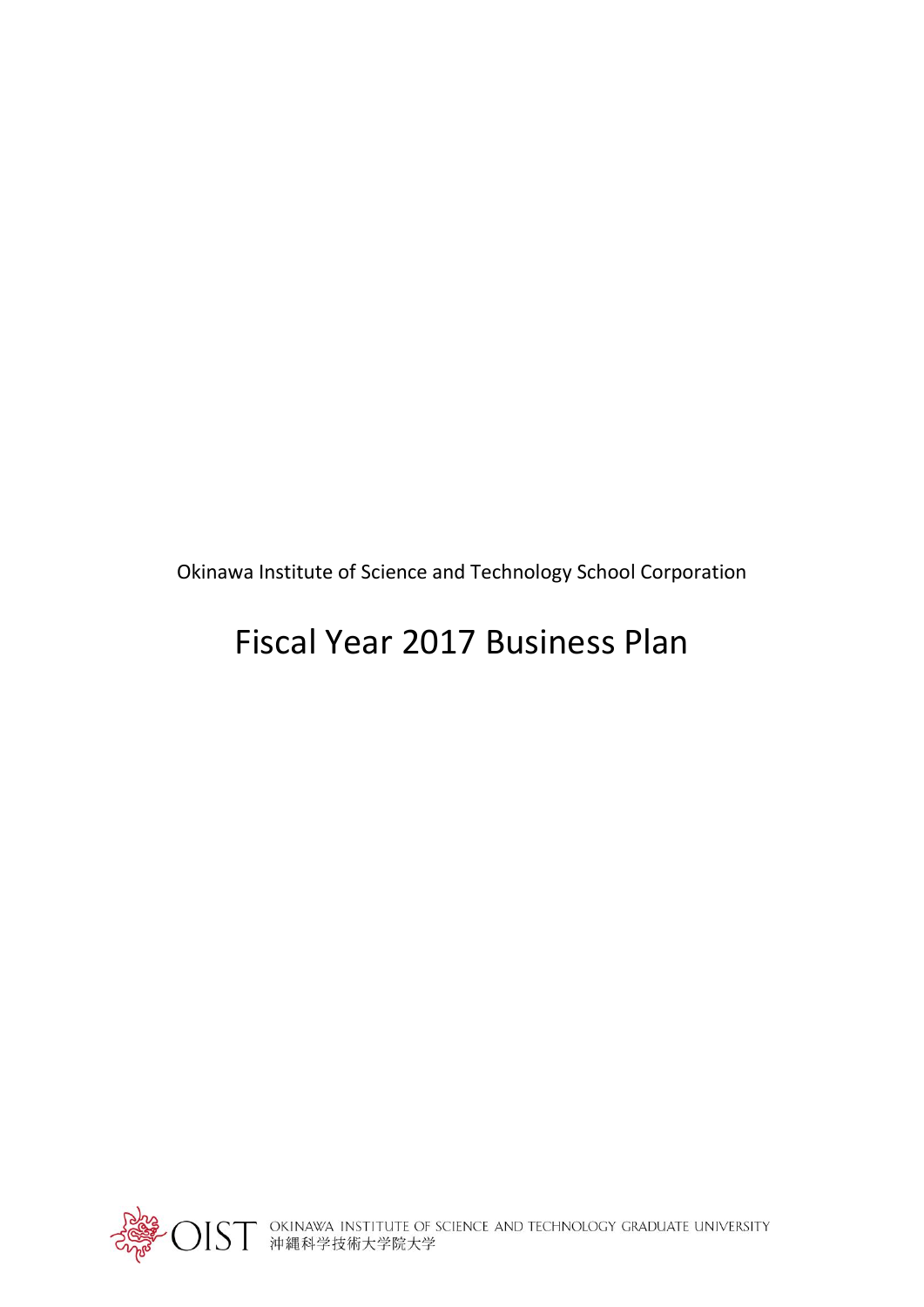# **Okinawa Institute of Science and Technology School Corporation FY2017 Business Plan**

## **Introduction**

In November 2011 the Okinawa Institute of Science and Technology School Corporation Act (OIST SC Act) came into effect, with the objectives of contributing to the promotion and sustainable development of Okinawa as well as contributing to the advancement of science and technology in Japan and throughout the world. In connection, and with the prior authorization by the Minister of Education, Culture, Sports, Science and Technology, the Okinawa Institute of Science and Technology School Corporation (OIST SC) was established as a school corporation to operate the Okinawa Institute of Science and Technology Graduate University (OIST Graduate University) which conducts world-class education and research in science and technology.

This Business Plan (BP) has been developed by OIST, discussed with the OIST Board of Councilors and approved by the OIST SC Board of Governors. The BP guides the operations of OIST SC by setting goals and providing action items for the fiscal year (FY) 2017, from April 2017 to March 2018.

# **Status of OIST at the end of FY2016**

In FY2014 OIST published the "Okinawa Institute of Science & Technology Graduate University Framework Document II." This report reviewed the progress OIST had made until that time and outlined the future development toward 300 faculty units with a detailed plan of expanding its size up to 100 faculty units in the 10 years that followed.

In July 2015, an external "Peer Review" was conducted to evaluate OIST's progress and expansion plan. The focus of the evaluation was to assess whether OIST Graduate University is on track to become a world-class education and research university capable of generating sustainable development for Okinawa.

The Peer Review Panel unambiguously confirmed that progress across all key measures of excellence has been outstanding. In these measures, OIST was judged to be a par with the 25 universities ranked highest by World University Rankings 2014/2015.

As a central recommendation the Panel endorsed the general plan of growth suggested in the Framework Document II, aiming at a goal, by the mid 2020's, of a) approximately 100 outstanding research groups, with a proper balance among different fields of research, and b) a graduate school of a few hundred students. Further growth of OIST would be deliberated and planned towards the end of the decade of development.

# **Key Elements for the Business Plan FY2017**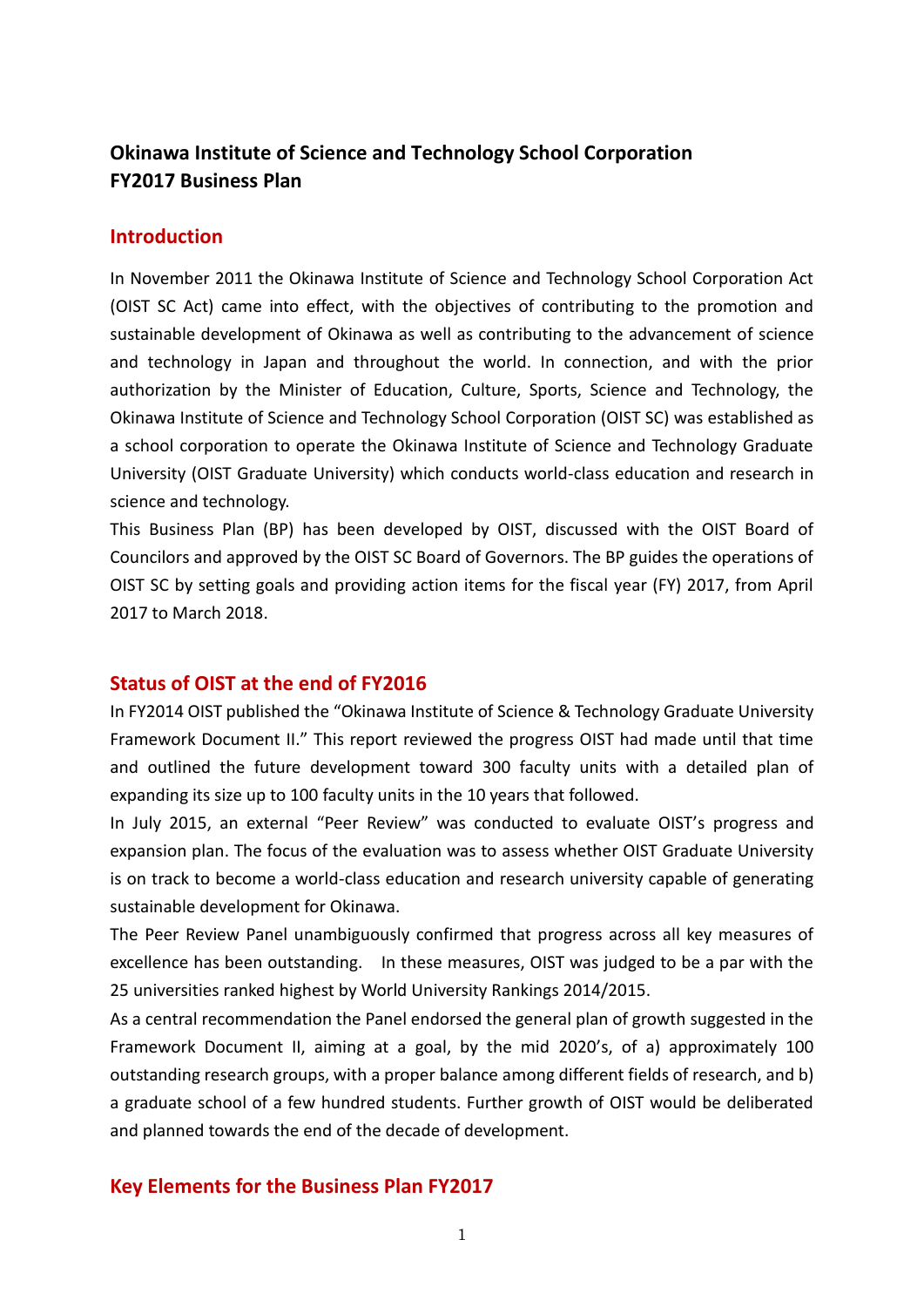The key elements of the Business Plan for FY2017 follow directly from the recommendations of the Framework II document, the Peer Review and the resulting decision of the Japanese Government on the funding of the expansion of OIST. These key elements are directly related to the three core missions of OIST: i) International leadership in basic research, with special emphasis on interdisciplinary opportunities ii) outstanding graduate education while training students in transdisciplinary thinking and research in an international environment, and iii) contribution to the development of Okinawa (and Japan) through the establishment of a strong academia-industry-government partnership linked to highly proactive internal programs in both Technology Transfer and Business Development. In addition, OIST is becoming a role model for the development of world leading research centers in Japan (see 5<sup>th</sup> Science and Technology Basic Plan).

### **Expansion of the university**

The plan for the expansion of OIST has been outlined in the Framework Document II. This plan includes the construction of new laboratory buildings, the hiring of new staff to support and achieve the increase of the faculty units to 100 by the mid-2020s and an expansion of the number of students.

Following the successful Peer Review, the Japanese Government released FY2015 funds for the detailed design of Laboratory 4, committed funds from 2015 for the start of construction, and established an "act incurring liabilities on the treasury" for the entire construction of Laboratory 4 (FY2015 to FY2018) with a total amount of 11.3 billion yen.

The number of faculty units will be increased in FY2017, to 65, further strengthening the University's areas of research competence while maintaining the highest quality standards in the selection. In FY 2016 the intake of new Graduate students increased to 35, while, yet again, maintaining the highest quality standards in the selection. Expansion of the faculty units will continue in FY2017 and the number of students that enroll in FY2017 is expected to be 40. In both areas, the standards will be maintained as world-leading.

#### **Research**

OIST will continue publishing world-leading research in high-impact journals. The expansion into marine science, in particular with strong guidance from the now well-established International Advisory Board, will continue including two new faculty units and the addition of key personnel for the Marine Science Center. Utilization of the OIST Marine Science Station at Seragaki will increase further. The Dean of Research will continue international review of the research support facilities which constitute a key to the research strength of OIST.

#### **Education**

The year of 2017 achieves a major milestone with the completion of the first full cycle of the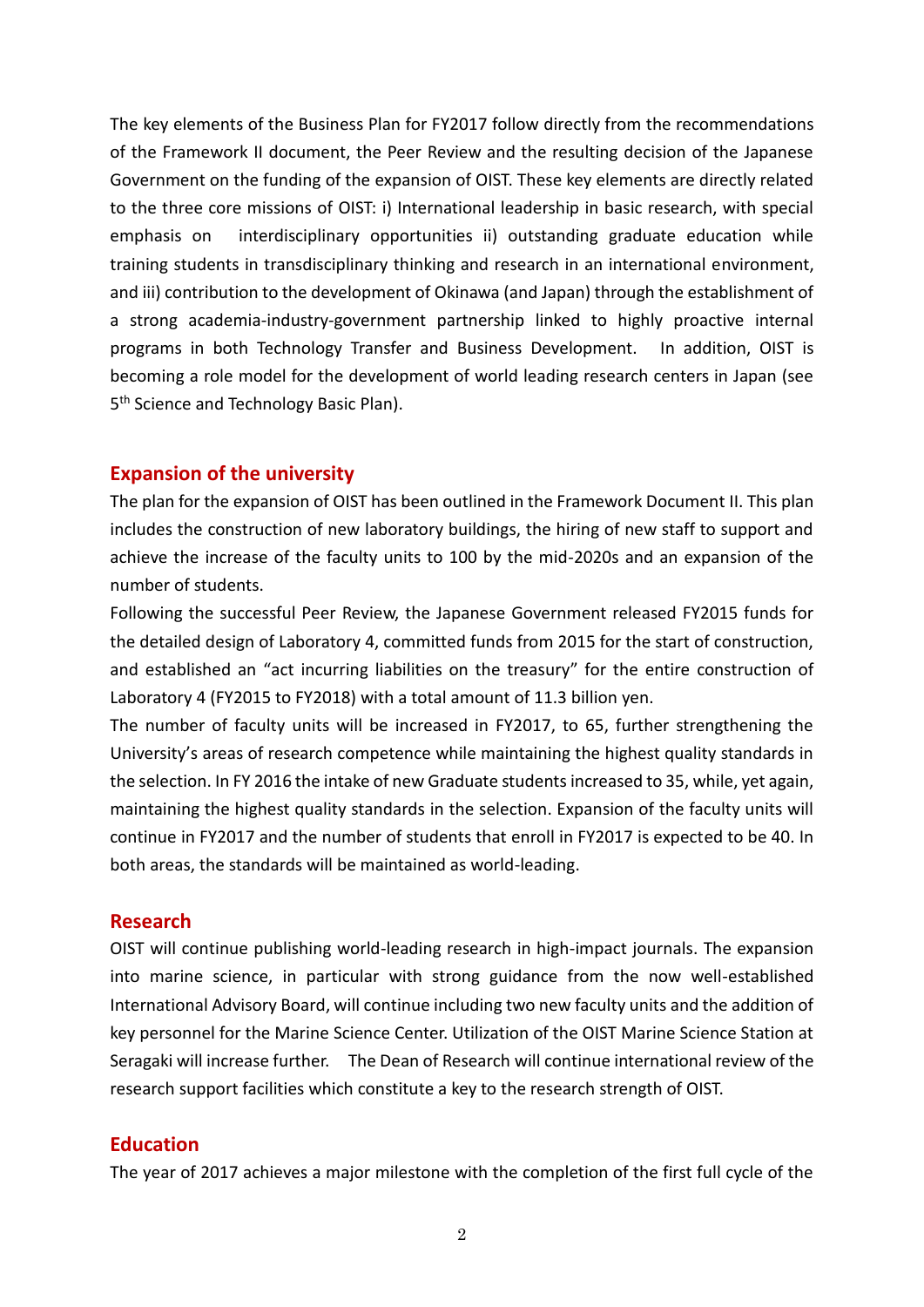graduate program. OIST will continue to develop its strong program and innovative graduate program. The enrolment of more students as mentioned above and a strong effort to recruit a larger fraction of Japanese students will be integral part of the "growing university". The addition of new faculty members in FY2016 significantly increases the research opportunities for students and will allow a yet further strengthening of the curriculum.

### **Okinawa Development**

Okinawa Development is the third core element of the OIST mission. The expansion of OIST will further strengthen the interaction of OIST with academic and research institutions and industry in Okinawa and beyond, including the University of the Ryukyus, as well as the governmental sector such as Okinawa Prefecture Government and Onna Village. The main focus areas are business development, technology transfer, the "Proof of Concept" (POC) approach to bridge the gap between academia and the introduction of a product to the market, and R&D cluster development. The early success of the POC program is reflected in an expansion in FY2017, including the introduction of a second phase for those first-phase programs that have been successful. OIST will continue to invite world-leading experts to the campus to share their expertise with the research community and to specifically expand and strengthen the technology-transfer and business-development skills of the OIST staff. In addition, OIST continues to make important contributions to the elementary and secondary education in Okinawa by collaborating with local schools to inspire young people with scientific activities.

#### **Budget related issues**

The total *approved budget* for FY2017 is the same as for FY2016 (16.7 billion yen). This budget contains 1.2 billion yen for facilities, including construction of Laboratory 4, and 15.5 billion yen for operations.

It was expected that OIST would maintain efforts to increase external funds, including incentive measures to apply for and acquire grants. OIST has already taken a number of concrete steps. It will continue to put a major emphasis on this. An additional source of external income is through collaborative research with industry. Here OIST has been very successful and will increase its efforts further. Consistent with becoming a new model for universities in Japan, OIST is developing its Fundraising Office following the model of North American universities where private and corporate donations are sought to support the mission of the university.

Concerning the construction of Laboratory 4, OIST is strengthening the project and budget management in order to assure that the project will be completed on time and within budget.

# **Governance and Administration**

Successful operations of an international graduate university in science and technology require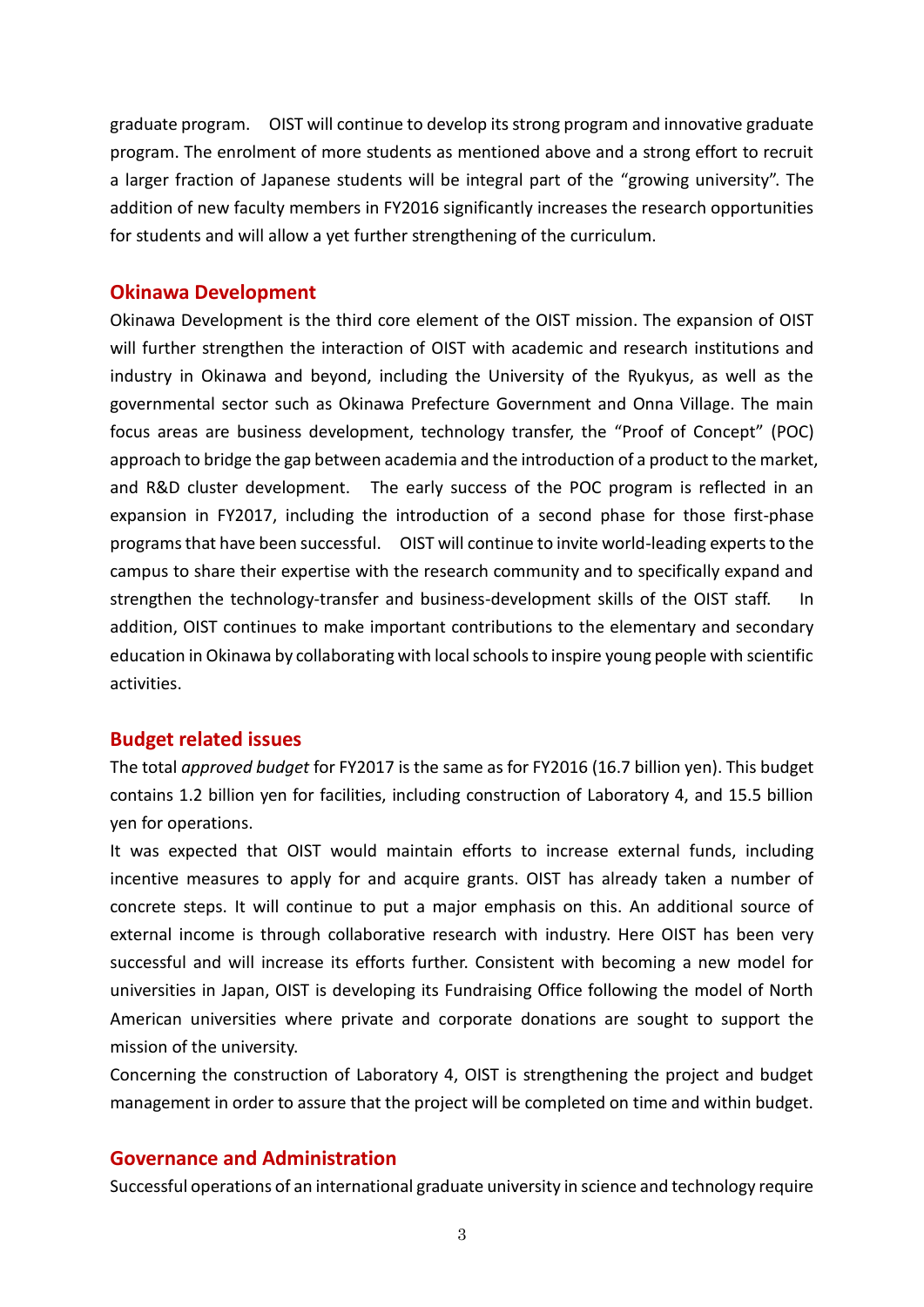flexible, efficient, and effective administrative management, which will enable it to adjust to the rapid changes in academic and business environment as well as global competitions. Administrative procedures should provide appropriate support for creativity and innovation. A high level of transparency is one of the requirements, as are compliance with the laws and regulations, and accountability to the Japanese taxpayer.

OIST Graduate University aims to provide a new model for universities in Japan not only in science and education, but also in approaches to the administration and financing of an international university. This aim has also been stated in the fifth Science and Technology Basic Plan

#### **Planning framework and evaluation approach**

This Business Plan states the goals of FY2017 and the action items to achieve the next step in the growth of the Graduate University, described above. In accordance with the Cabinet Office Ordinance for enforcement of the OIST School Corporation Act (Cabinet Office Ordinance No. 59 of 2011)), the plan has the following 5 chapters: 1) Education and research, 2) Governance and administrative transparency and efficiency, 3) Finance, 4) Contribution to self-sustainable development of Okinawa, and 5) University campus and community development; safety and environment protection. Each chapter has subchapters consisting of Goals and Actions.

Based on the Bylaws of the OIST SC, the draft Business Plan will be submitted to the Board of Councilors (BOC) for their review and to the Board of Governors (BOG) for their final approval. The plan will be submitted to the Prime Minister for approval based on the OIST SC Act. The government will provide financial support to the OIST SC based on the assumption that the OIST SC will implement the approved Business Plan appropriately.

As a corporation established on the basis of special legislation and largely funded by the government, it is our responsibility to implement the Business Plan steadily and to demonstrate accountability for our activities, including status of implementation of the Business Plan, to the general public. A key to achieving these aims effectively is the relationship between the BOG as an overseeing body and the CEO/President executing daily operations. The BOG is responsible for overseeing the CEO/President's implementation of the Business Plan, and the CEO/President is responsible for reporting the status of implementation of the Business Plan to the BOG. In addition, the Auditors of OIST SC will supplement this relation by conducting independent and rigorous auditing on all aspects of operations including the status of implementation of the Business Plan.

After the end of each fiscal year, the organizational performance will be reported to and evaluated by the BOG and the BOC. The evaluation results will be utilized in planning and executing business as a basis for the next step to achieve OIST's objectives. To ensure transparency, the annual report together with the evaluation results will be posted on the OIST web site by the end of June of the following fiscal year.

For a transparent and quantitative monitoring of progress against the plan, metrics will be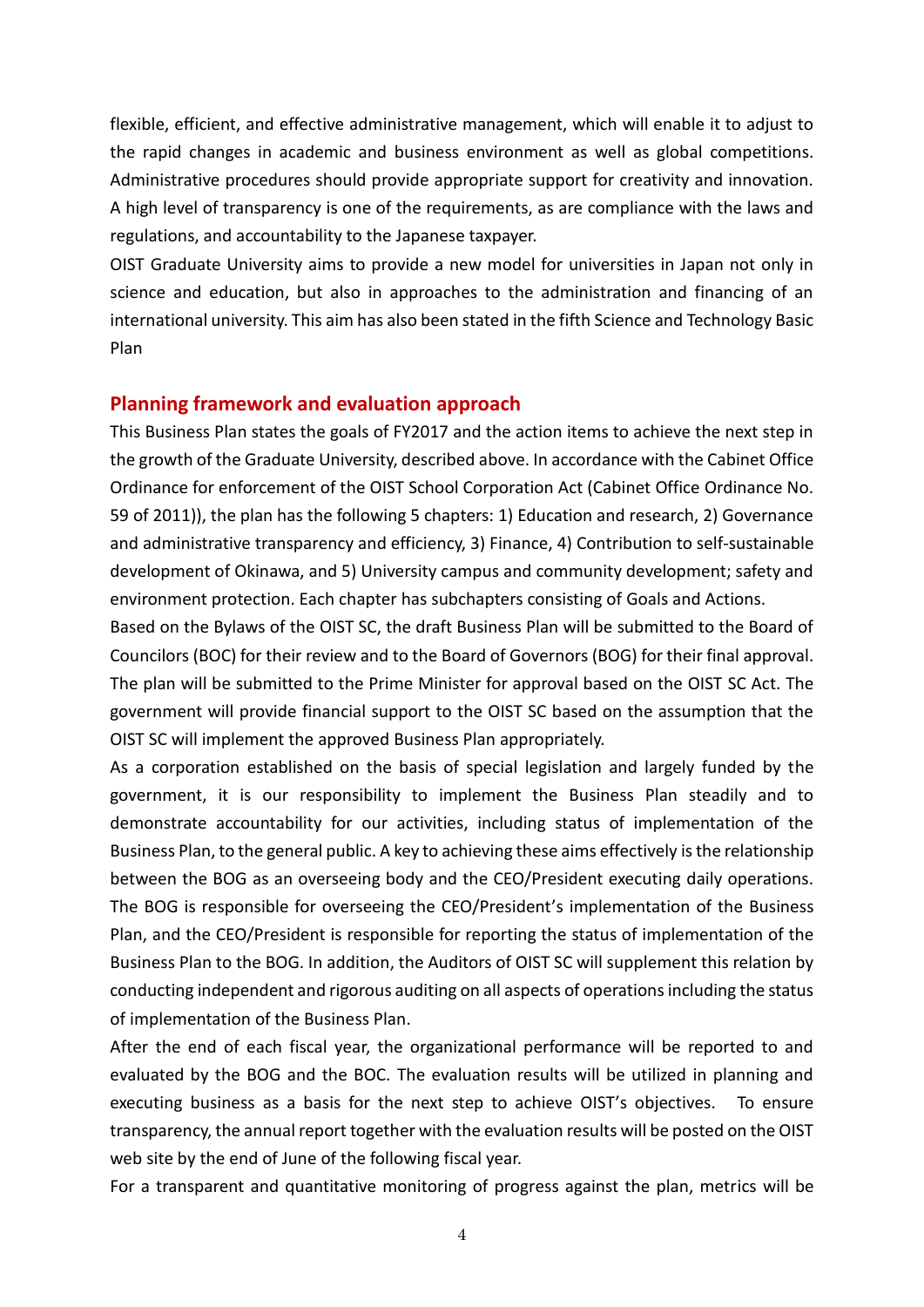provided for sub-sections of the Business Plan whenever appropriate. These metrics will also allow for analyses of the growth of OIST Graduate University and international comparison with benchmarked institutions. Most of the metrics should be evaluated in the spirit of achieving the goals described above. Therefore, these metrics themselves are not the objectives. The final judgement of achievements has to come through the process of a Peer review similar to the one in 2015, which laid the groundwork for the current stage of expansion of OIST.

# **Chapter 1 Education & Research**

# **1.1 Ph.D. Program**

### **Goal:**

Using feedback from 2016, refine and improve measures to ensure that student recruitment, admissions, and enrolment proceed smoothly.

# **Actions:**

(Courses)

- ・ Continue to develop the curricula including courses taught by newly recruited faculty, and submit an application of new faculty teaching to MEXT as needed. Establish OIST course approval system for new courses.
- ・ Continue to provide the customized Ph.D. program, including pre-thesis research training and laboratory rotations and assignment of an Academic Mentor for each student.
- Continue to provide the programs for Professional Development for students including training that focuses on group activities and presentation skills, research conduct, career development, teaching experience and a program of student-invited visiting speakers.
- Continue to provide the examination for progression to thesis research based on oral examination by prominent external examiner.
- ・ Conduct the final thesis examination, confer degrees on completing students, finalize degree certificate, and arrange graduation clothing and ceremony.
- ・ Continue to provide the Gap period training in language and research experience for incoming students, especially those who graduate from Japanese universities in March.

(Educational Environment)

- Continue to enhance collaborative relationships with other universities by developing exchange agreements concerning interns, course credits, TA opportunities, and other exchange opportunities.
- ・ Continue to maintain and enhance student record systems for monitoring of student progress, grades and completions.
- ・ Continue to enhance teaching support systems to manage laboratory classes, teaching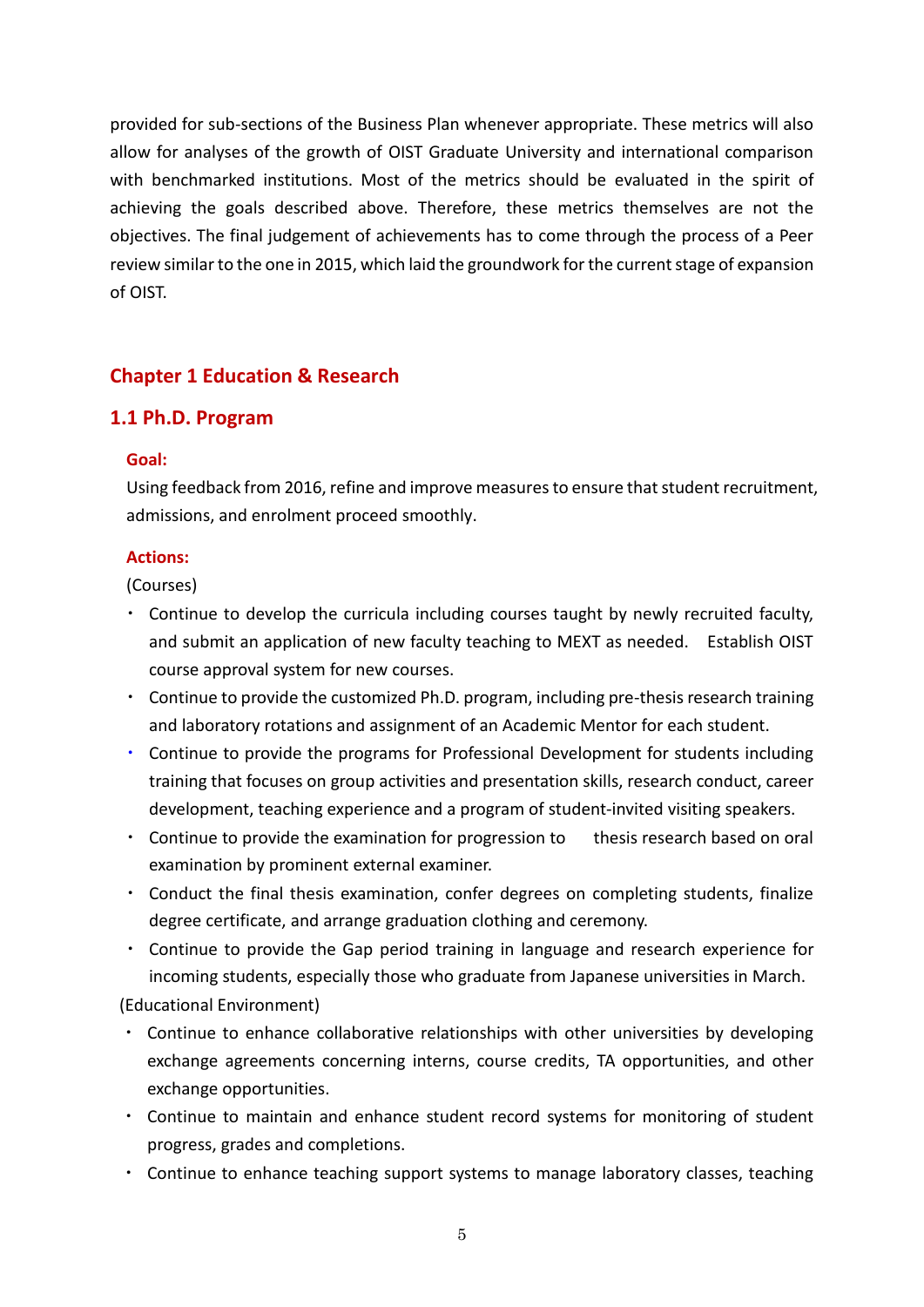materials, lecture and tutorial rooms, AV support, computer labs, and liaison between teaching faculty and academic services section.

・ Increase opportunities for OIST PhD students to learn essential research skills by organizing short courses in identified topics (such as mathematics, computer programming) and special topic courses by visiting researchers.

(Student Support)

- ・ Continue to refine and improve the orientation programs for the incoming students providing information on the educational program, available laboratories for thesis research, and life in Japan.
- ・ Enhance international student understanding of Japanese culture by organizing cultural visits and provide opportunities for interaction with students in other Japanese universities.
- ・ Continue to provide an environment for the students entering our Ph.D. program in which they will be able to concentrate in their research activities under the living standard comparable to that of the students of the best universities in the world that we are competing with. Commission a survey of comparative levels of support internationally at benchmark universities as a basis for future adjustment to financial support.
- ・ Continue to track the occurrence, response and outcome of incidents involving students.
- ・ Continue to collect and provide information of external scholarship opportunities to the students.
- ・ Continue to support career development of students by professional development activities including arranging of TA opportunities at OIST (short courses and OIST undergraduate workshops), appointment of senior research assistants, , promotion of networking with leaders of universities and research institutions in Japan and around the world, active provision of the information concerning post-doctoral and other job opportunities, including a program of visiting speakers and individual career advice. Provide guidance and financial support for company visits to assist job hunting in Japan.
- ・ The Resource Center has been reorganized with a new website and an expanded set of functions which will further enhance its direct support to the students and their family members as part of the University's welcome, integration into the University and support for welfare and fulfillment in Okinawa.
- ・ Bilingual support for the physical well-being of the students and their families will continue through the clinic, which has a fulltime doctor, three nurses and an administrator. Ganjuu Wellbeing Service, with two internationally-trained psychologists and a Japanesetrained counsellor, will continue its activities to support psychological wellbeing and mental health. This will include proactive seminars on topics of direct relevance to a healthy student experience. The clinic and Ganjuu staff will continue to work together to coordinate programs that support the students and their families.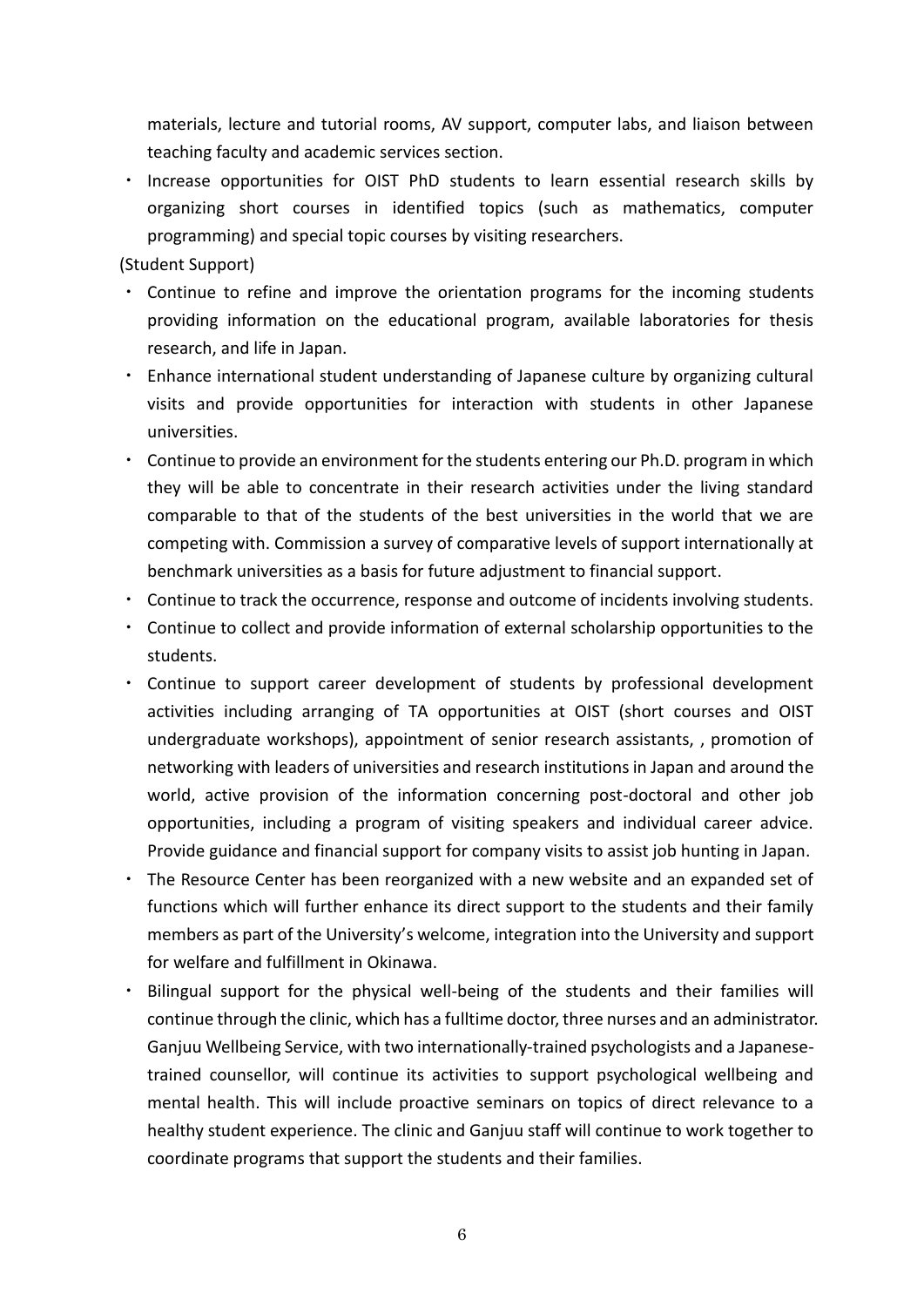## **Goal:**

Continue to attract and select the graduate students for our Ph.D. program from amongst the best available worldwide in science and technology. At least half of the students will be non-Japanese.

### **Actions:**

- ・ Review previous student recruitment and admission activities. Reflect the results of the analysis in the updated procedures and implement them effectively in a planned manner. Also, effectively convey the appeal of OIST's unique educational program both in and out of Japan.
- ・Continue to carry out student recruitment activities globally to attract the highest caliber graduate student candidates for the next intake of students arriving in September 2017 as follows:
	- The number recruited: About 40 students
	- Major recruitment activities:
		- $\triangleright$  Continue to develop the graduate school website as a recruiting tool. In addition, print a concise and well-edited student recruitment brochure.
		- $\triangleright$  Continue holding OIST Café in major Japanese cities by providing OIST recruiting information and English training.
		- $\triangleright$  Hold the Science Challenge Workshop for undergraduate Japanese students, and the International Collaborative Workshop for undergraduate Japanese and other students to provide experience of cutting edge research and OIST graduate school educational experience.
		- $\triangleright$  Print specially targeted brochures to recruit applicants from disciplines that have fewer students at OIST such as Chemistry and Marine Sciences.

\*Particular attention and effort will continuously be made to advertise OIST's unique educational opportunities to Japanese undergraduates. Increase participation by Japanese students through a range of targeted approaches, via holding briefing sessions in some universities and events such as graduate school experience workshop in FY2016.

# **Metrics:**

- Number of A excellent applicants for the Ph.D. program (Japanese and non-Japanese)
- Number of admitted students (Japanese and non-Japanese)
- ・ Caliber of incoming students (list of institutes from which the students received degrees, etc.)
- ・ Increase of students receiving external scholarships, etc.
- ・ Career destination of the students after graduation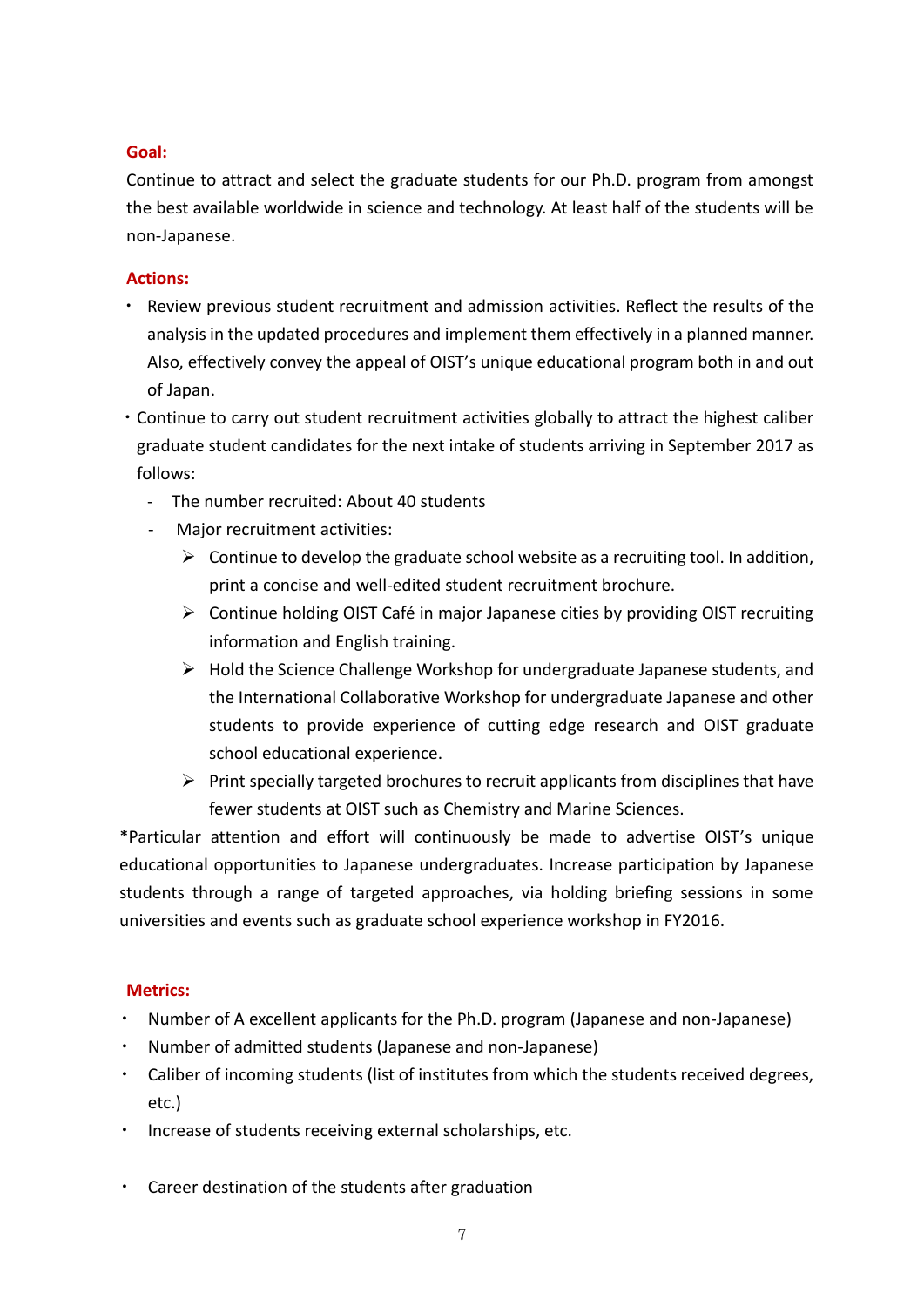# **1.2 Scientific Research**

#### **Goal:**

OIST Graduate University will continue to conduct world-class research in cross-disciplinary fields of science. OIST Graduate University is committed to the pursuit of new knowledge through basic science. We are committed to the training of an international community of students. OIST Graduate University will encourage, motivate and support its talented faculty, students and scientists by promoting a collaborative cross-disciplinary research environment, providing excellent facilities, equipment and research support, and by conducting regular and rigorous peer review.

OIST Graduate University aspires to be responsive and relevant to the needs of society. We believe that the most significant contributions will result from the discoveries made through basic science. Following "Basic Policies for Economic and Fiscal Management and Reform" by the Cabinet, we will continue applying our science and technology to the needs of society and industry in Okinawa.

#### **Actions:**

(Promotion of cross-disciplinary research)

- Success in cross-disciplinary research depends on the strength of the Research Unit, led by our faculty members. To this end, we will continue to recruit the best people to our Faculty. We will actively develop the Research Support Division that supports the common instruments and services for the researchers and students at OIST. Completion of OIST Marine Science Station in Seragaki, together with the dedicated research space for marine science in Lab 3, has created a basic foundation for international collaboration on marine science research. Together with the recruiting of new faculty members, a Director for the Okinawa marine Science Centre, and support staff, OIST will continue its endeavor to establish a center of excellence in marine science. In July 2017, OIST will discuss about the development plan with the International Advisory Board for Okinawa Marine Science Center. This will enhance our mission to support the development of Okinawa.
- The architecture of our buildings, the rotation of each new class of graduate students through disciplines outside of their areas of interest and social activities all contribute to promoting joint projects across disciplines. Attachment #1-1 lists the Research Units at OIST as of February 2017. Attachment #1-2 lists the major scientific areas of research.

(Research Support)

In Research Support Division (RSD), new Instrumental Analysis and Grant Support Section Leaders will be embedded and trained and recruitment of two further new section leaders (Imaging, Marine Support) will be completed. Each RSD Section will continue recruitment of excellent professional staff and enhance staff training. At least 2 further RSD sections will go through external peer review to further enhance its service level and technique.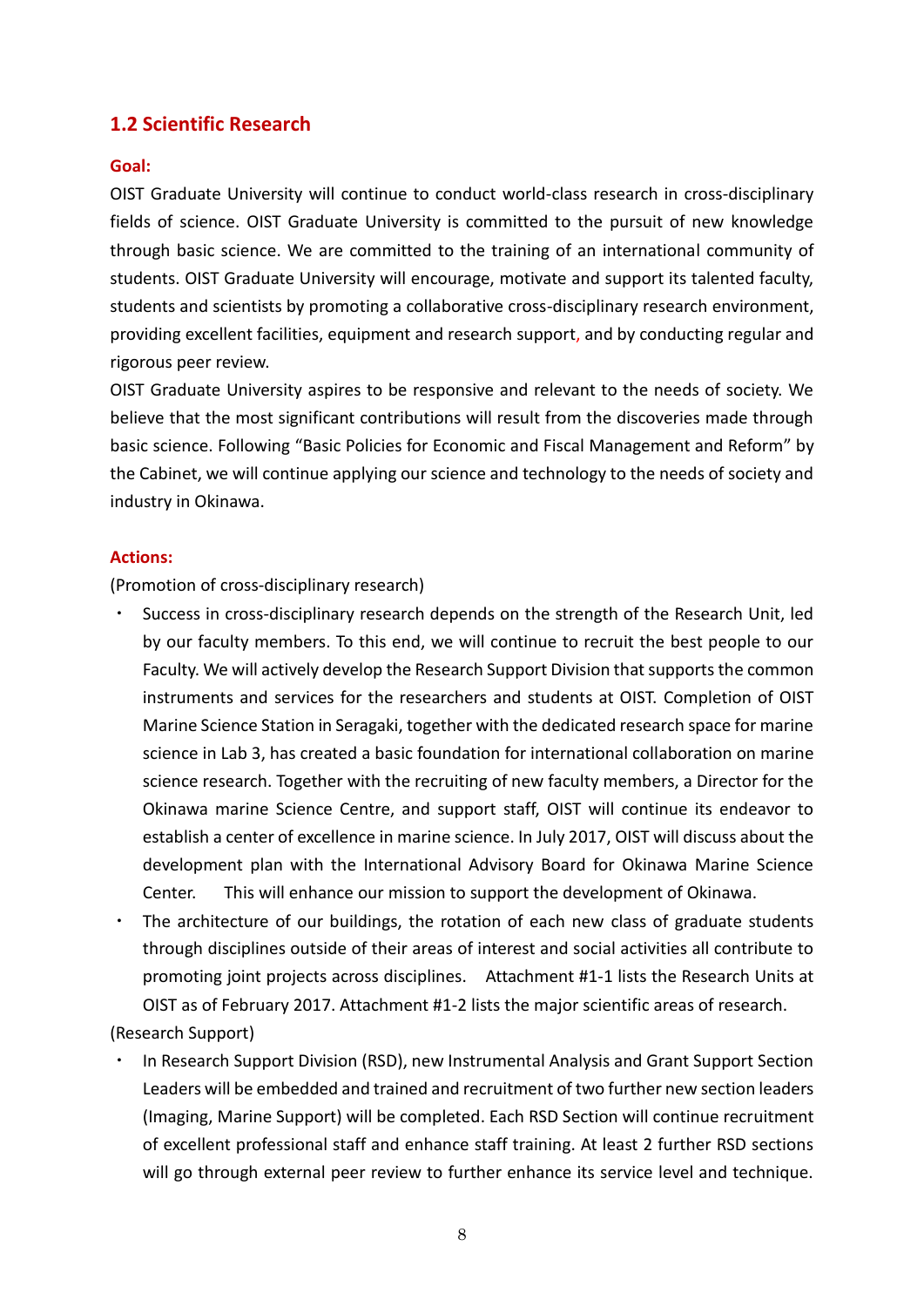Each RSD section will organize users' group meetings for core technologies and research support service to facilitate and plan the better use of common resources.

- ・ Animal Resources Section will strengthen and develop research support services by recruitment of new staff and staff career development. Succession planning for the leader will commence.
- ・ DNA sequencing section will continue to support research activities by (1) providing library preparation and sequencing supports using high throughput sequencers, (2) modifying the existing experimental protocols and developing new protocols for library preparation, and (3) expanding the SQC website to include more information on the support lists and request processes.
- ・ Engineering Section will provide state-of-the-art technical services to researchers and students as new Engineering Building will be commissioned. Safety education on equipment use will be enhanced.
- The Scientific Computing & Data Analysis Section (SCDA) will continue to promote the effective use of High Performance Computing (HPC) in the research environment, and the integration of computing and data analysis research projects with the university centralized IT infrastructure. The SCDA will also continue to provide education and training in the best use of the clusters and scientific tools. Peer review: Discuss per-review report with SCC (scientific computing committee) and HPC users, and propose action plan to address the review. Data archiving: Provide and implement solution for the archiving of (1) research data associated with published papers and (2) data from closing unit or section.
- Improved safety-training strategy. A new safety training strategy (combination of classroom/online and hands-on training) plus a robust system to ensure compliance with safety training will be established.
- To enforce safety in fieldwork including marine research, a fieldwork safety committee will be established and a diving safety officer will be recruited.
- Web presence, external use of facilities. Establish a working group and prepare for migration of the Research Equipment Database to a true enterprise system, including software structure and management organization. Continue to improve the websites of the RSD and its sections to provide information for internal and external users, including partnerships with other academic organizations and OIST R&D Cluster
- Guidelines for data storage have been established and will now be communicated to all researchers and students to enable them to store and disclose research reagents and data. All OIST researchers and students will be required to take research ethics education in order to promote responsible conduct of research.
- ・ With new Leader of Grants Section encourage and support faculty, researchers and students to apply for external research funding.
- ・ Organizational structure of the Office of the Dean of Research will be amended to allow provide support for urgent projects such as new large collaborative grants, external use of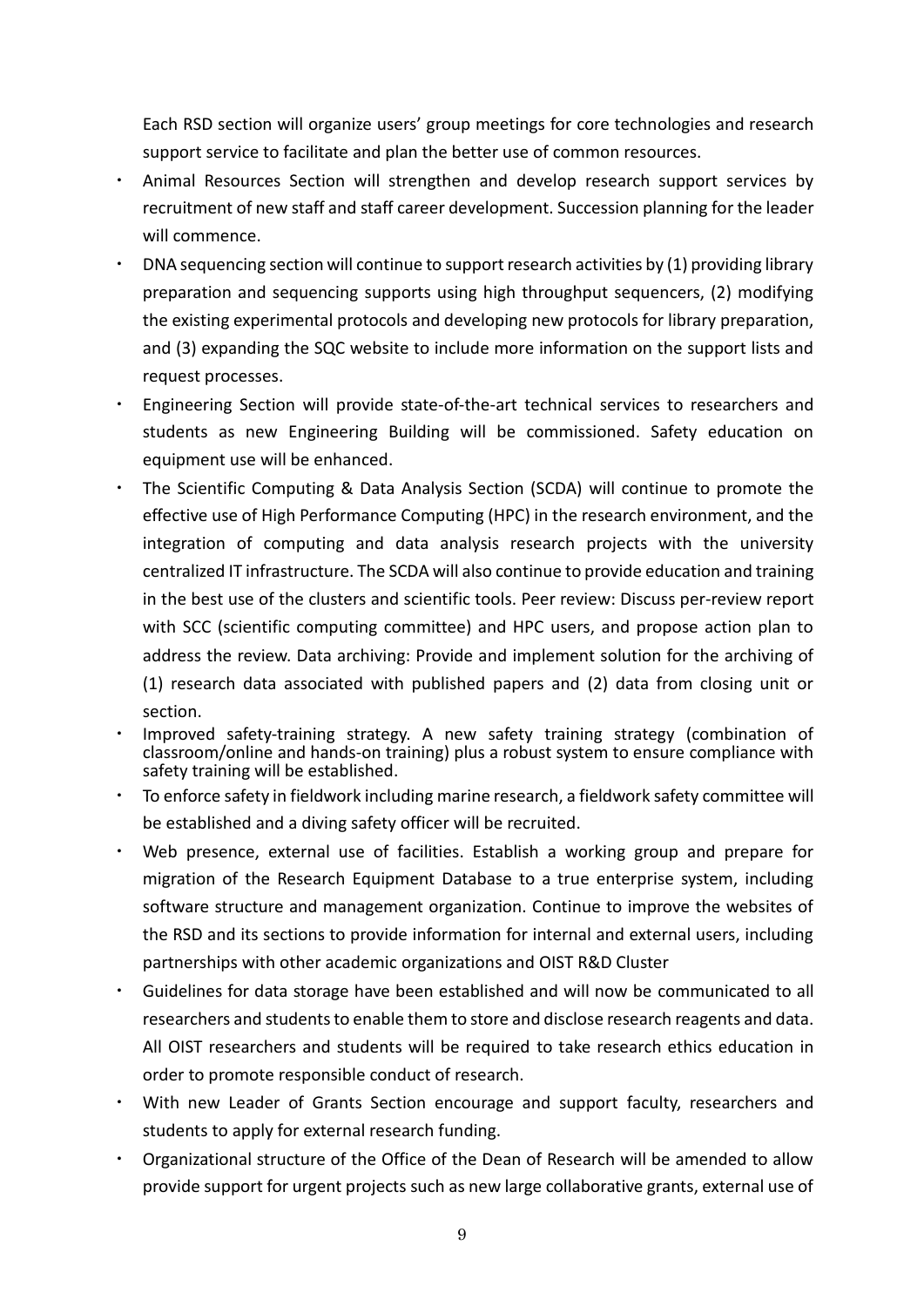facilities, transparent allocation of funding, implementation of safety improvements.

(Publication and communication)

- Continue to promote publication of research results in best quality international journals and participation in national and international conferences by encouraging researchers through publicity of research results and rigorous research evaluation.
- Continue to provide accessible information about OIST research and its results to the scientific community and to the general public in Japan and overseas through OIST Web articles, press releases, press conferences, OIST newsletter, brochures, and the OIST social media.
	- All OIST website contents were moved to a responsive design and usability for users on mobile devices was greatly enhanced. Continue regular training for group site users and optimize the OIST Website and maintain the high percentage bilingual content.
	- FY2016 saw a series of remarkable outcome of a proactive media strategy that incorporated not only press visits and press briefing sessions in Okinawa and on the mainland, but also various proposal to print, broadcast, and Web media. Continue employing the strategy to further enhance press coverage.
	- Continue disseminating OIST's research results to local, national and international media via electronic clearinghouses such as Alpha Galileo and Eureka! Alert and through Japan's press clubs.
	- OIST led a group of Japanese universities and research institutions to overseas science events through JACST efforts. Continue strengthening OIST's presence in the academia as well as the media in Japan and overseas by creating and maintaining a global network of press officers with other universities and journalists.
	- OIST helped other universities in Japan in their efforts to improve science communication by jointly organizing symposia and seminars. Continue this activity, and streamline the working skills of science writers by regularly providing help, advice, and professional courses in collaboration with other universities.
- ・ Increase the number of meetings with other institutes by improving the technical support.

# **Metrics:**

- ・ Number of researchers (faculty, postdocs, technicians, and students)
- ・ Number of research publications
- ・ Number of joint publications between different faculty members
- ・ Number of press announcements and/or conferences about research results
- ・ Number of research honors
- ・ Number of awarded research grants (number and amount)
- ・ The number of use of our research facilities by external organizations, etc.

# **1.3 Faculty Affairs**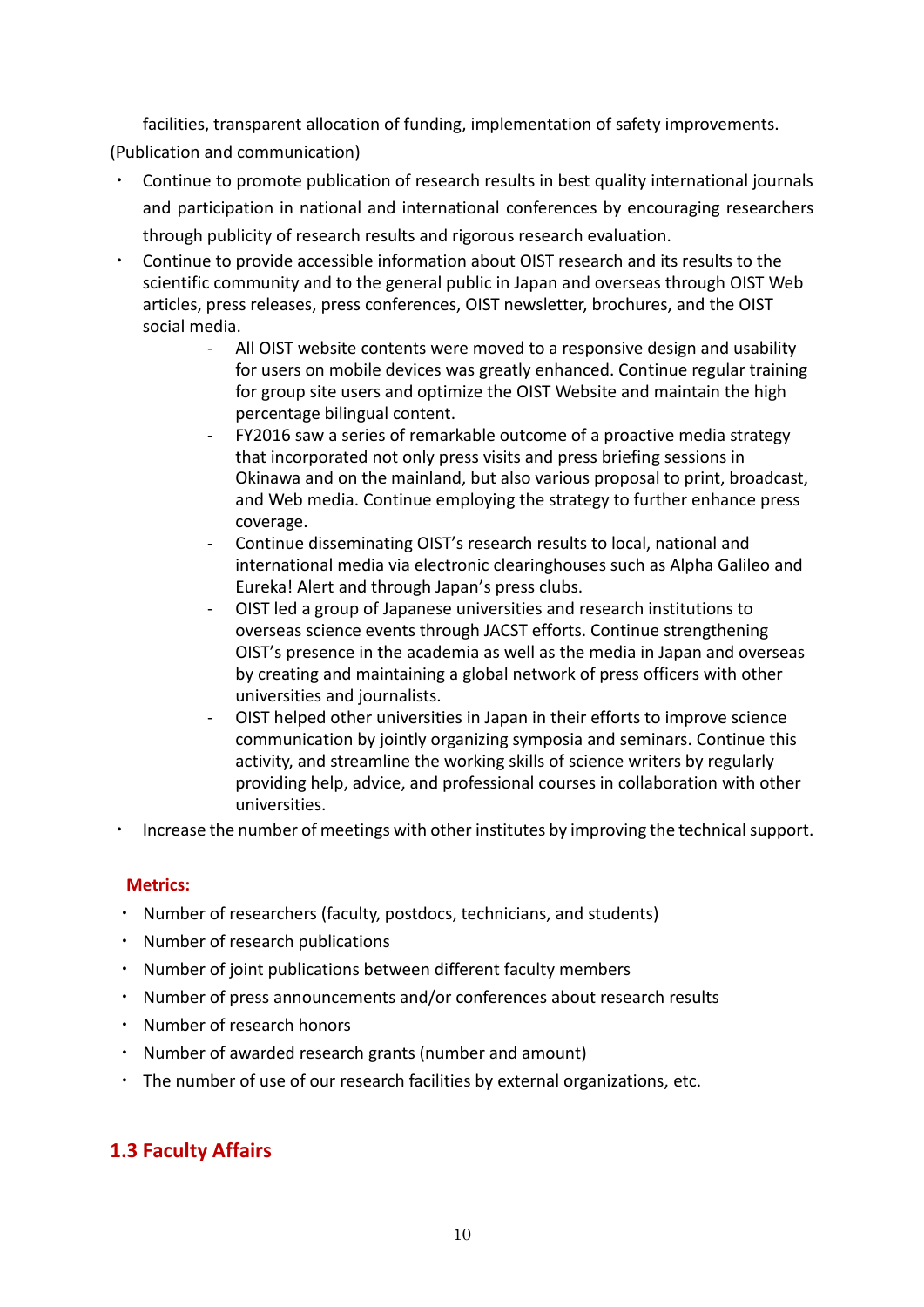## **Goal:**

The University will continue to recruit international and Japanese scientists, with a mixture of senior scientists with an established record of excellence in research and junior scientists with excellent scholarship and creativity in research, to strengthen leadership in interdisciplinary research and its global presence.

#### **Actions:**

(Faculty Appointment)

Using the recent Development Plan created by the Faculty, The University will continue to recruit new faculty consistent with the annual projections summarized in the Framework Document II, towards the goal of reaching 100 Faculty Units by 2023. Specifically in FY2017, OIST will seek to appoint outstanding faculty members in Chemistry, Life Sciences, Physics and Marine Science to increase the number of Faculty Units to 65. Publicize OIST and solicit faculty recruiting to the conference participants by inviting and hosting prestigious international conferences to OIST.

(Faculty/Research Evaluation)

- ・ A new approach to Tenure Evaluation will be introduced to provide a flexible timetable for the tenure review and guidance to Assistant Professors. It is planned to develop and implement new guidelines in FY2017.
- ・ Continue the evaluation of research units by external committees consisting of world-class prominent scholars at the internationally highest standard – the committees will rigorously evaluate the achievements, uniqueness, future possibilities, and other elements of the research unit with fair and transparent standards. The evaluation results will be used in judgments of continuation of the research units. Unit evaluation of up to 4 units is planned in FY2017.
- ・ Continue the evaluation for tenure by internal committees and external reviewers who are world-class prominent scholars at the internationally highest standard. The evaluation results will be used in judgments of promotion of the faculty members. Tenure evaluation of up to 5 Assistant Professors is planned in FY2017.
- ・ Continue to publish the summary of research evaluation expeditiously to fulfill the accountability to the public in using public expenses for the research projects.

(Research Productivity Report)

・ Continue to publish the summary of research productivity expeditiously to fulfill the accountability to the public in using public expenses for the research projects. In FY2017 OIST will institute an Institutional Repository on Jairo Cloud that will also allow open access to the publications from our Faculty (subject to IP protection policies).

(Senior Appointment & Post retirees)

New policies with respect to hiring senior faculty and extending faculty's contract beyond retirement will be considered with a view to continuing to expand the University in new directions and towards our goal of maintaining innovative and productive faculty on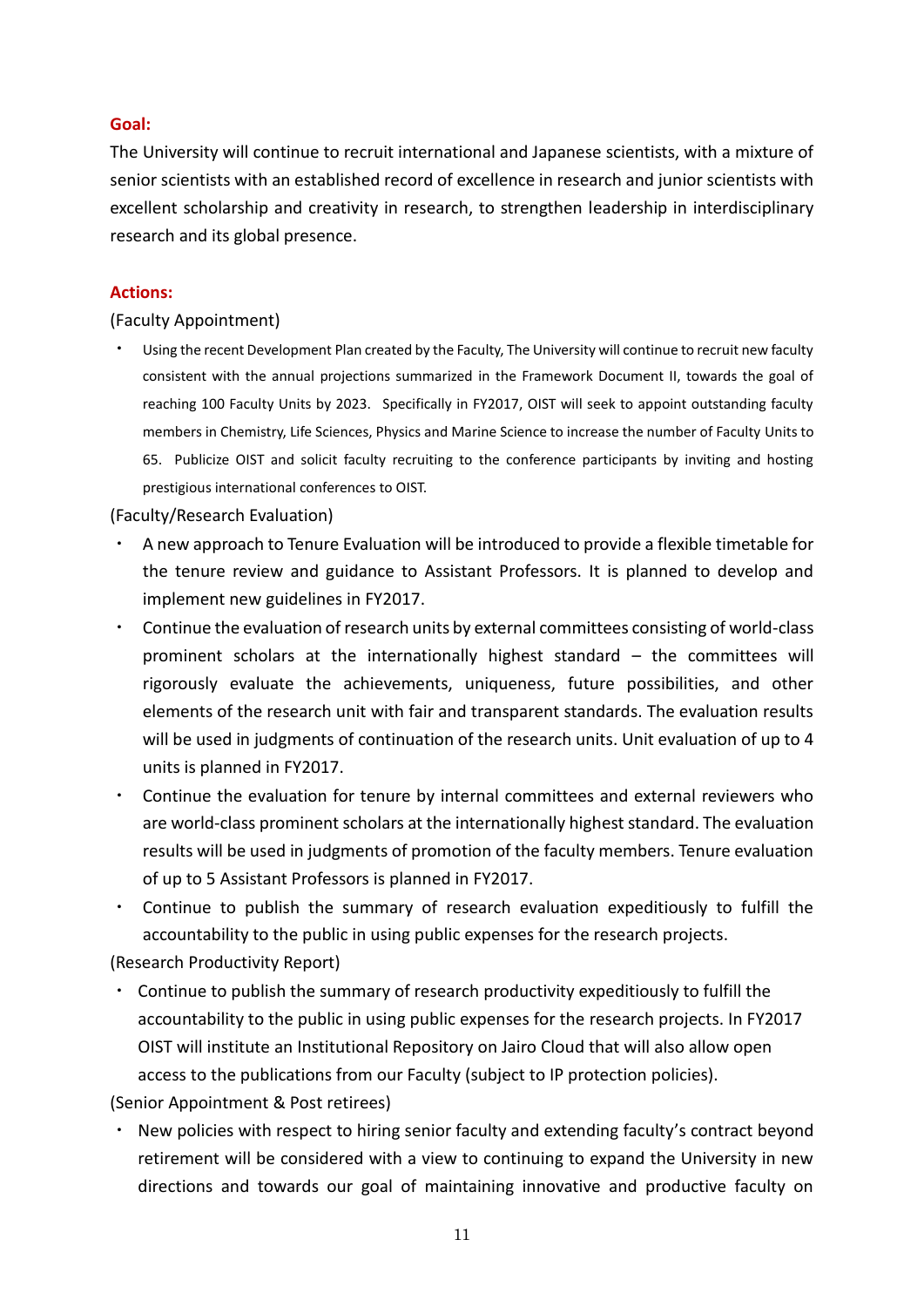campus.

(Faculty Development)

・ We will implement a 'Guidance Committee' for each of the new hires at Assistant Professor level to help with development of the research Units as the beginning of a plan for faculty development as a regular part of OIST's growth.

(Postdoctoral Career Development)

• Our first development officer for postgraduate career development initiated a wideranging program for 2016. Continuing the work, we will initiate an OIST wide development program to increase postdoctoral awareness of opportunities for development in their time here and for the future.

#### **Metrics:**

・ Number of research units evaluated

# **1.4 Global Networking**

#### **Goal:**

OIST Graduate University will continue to create strong networks with the international science community. It will do this, for example, by increasing collaborative agreements with universities and institutions, and by hosting academic workshop. OIST will increase its reputation as an International Graduate Research University committed to the betterment of society through conducting leading basic research and training the best scientists.

- Develop Visiting Research Student category to foster collaboration with other universities involving students; Develop exchange agreements concerning reciprocal student visits-Continue to expand collaborative relationships with other universities and institutes domestically and internationally for improving quality of research support sections.
- ・ Continue to host international courses and workshops at the highest level in the world and provide students and young researchers with the opportunities of learning forefront science and interacting with outstanding peers. In addition, invite world-class international conferences to OIST venue to increase opportunities for the OIST researchers and students to establish networks with other researchers through academic and social events. Maintain flexible and efficient operation of each workshops by keep ensuring a reduction of cost for each workshop by reducing the travel support for the workshop participants, obtaining funding support from other institutes and more efficient travel and accommodation procedures.
- Continue to host top undergraduate students in residential courses and laboratory placements as research interns in research units.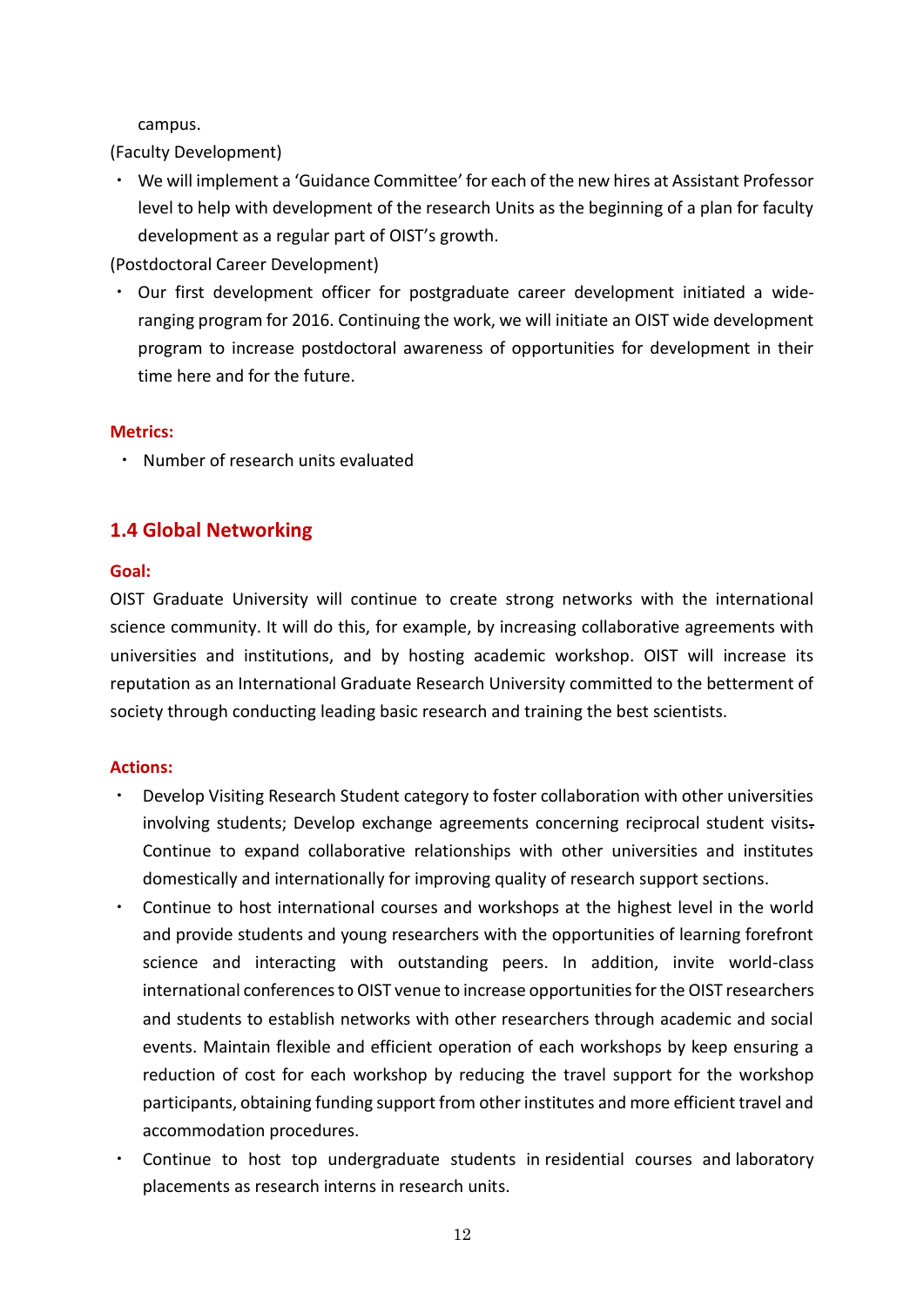・ Continue to implement special research student programs, and through those programs, accept students from universities in Japan and around the world for practical trainings in research units**.** 

#### **Metrics:**

- ・ Number of collaboration agreements with universities and research institutions
- ・ Number of international courses and workshops
- ・ Number of participants of international courses and workshops
- ・ Number of students accepted from domestic and international universities

# **Chapter 2 Governance & Administrative Transparency and Efficiency**

# **2.1 Basic structures for governance and business operations**

#### **Goal:**

The Board of Governors (BOG), which consists mainly of non-executive members based on the OIST SC Act and the OIST Bylaws unlike the case of most Japanese traditional institutions, takes ultimate responsibility for operation of the OIST SC and OIST Graduate University. The Board of Councilors (BOC) reviews the operations of the corporation with broad views of the society, including those of the local community. These two boards play key roles together in ensuring effective and transparent governance of the OIST SC in accordance with pertinent Japanese laws and the OIST SC Bylaws. The CEO/President will continue to provide the leadership in the execution of the Business Plan and accountable to the BOG. The governance of OIST SC especially features the appropriate relationship between these boards and the CEO/President. Auditors of the corporation will conduct rigorous audits to ensure appropriateness and efficiency of the operations of the corporation.

#### **Actions:**

(Basic Management)

- Commences the sixth year since the School Corporation began. Regular BOG meetings will be held in May, September and February, and regular BOC meetings will be held in May and February 2018. In the BOG meeting in May, the performance and achievements of FY2016 will be reported and evaluated. The results of this assessment are made available to the CAO for public sharing. The three-year terms of a large number of current BOG members will conclude in November. Memberships must either be renewed or new members must be found to replace the retiring BOG members. OIST will start to consider selecting graduates of the University as member of BOC.
- ・ The BOG will continue utilizing its full administrative capability, including extensive use of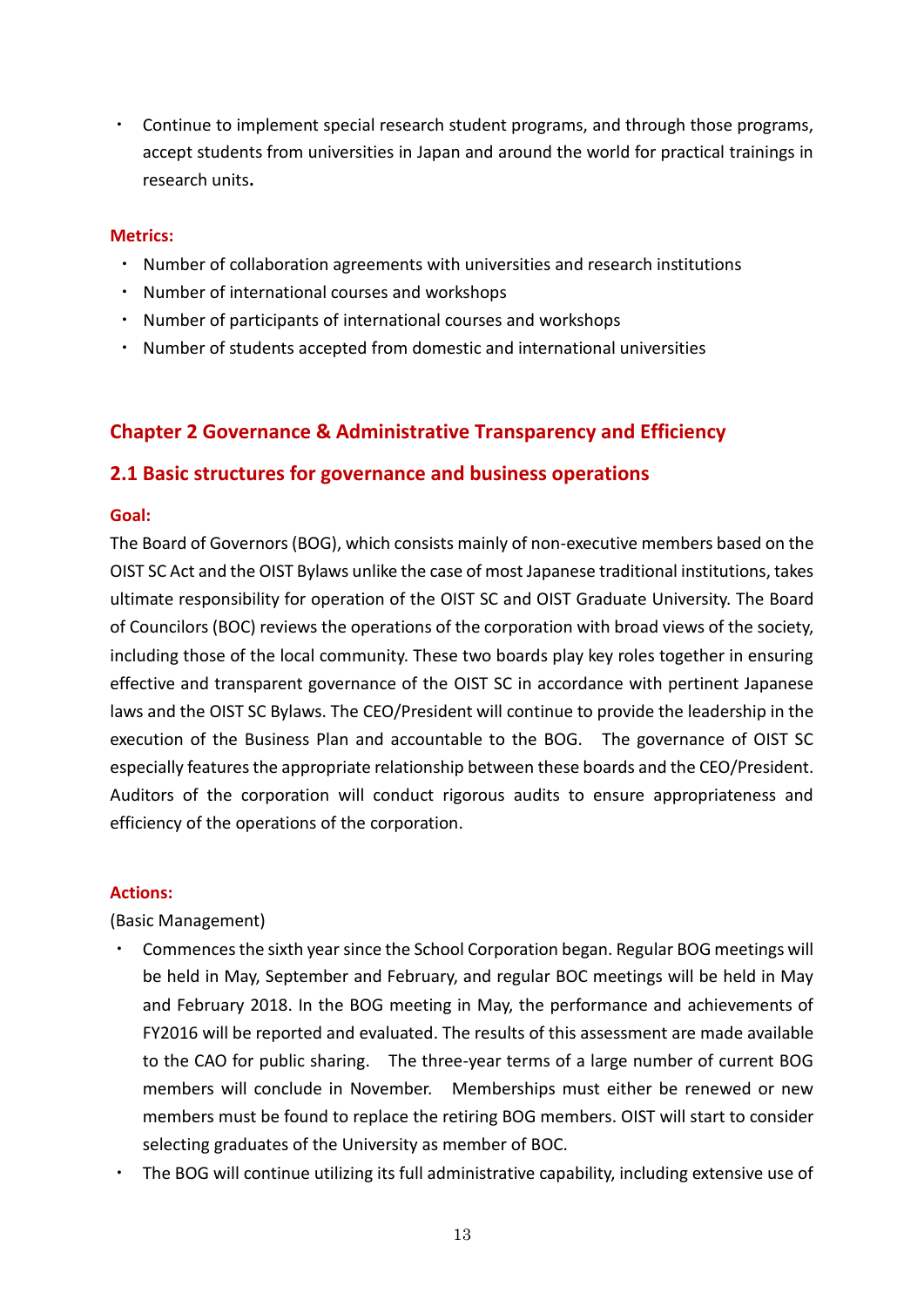the BOG Office and its Secretariat. BOG and BOC meetings will be augmented by twothree days of meetings that immediately precede the May and October meetings, to allow the BOG Steering Committee and the BOG and BOC sub-committees the opportunity to pre-discuss important issues. The BOG Steering Committee will continue its non-standard practice of meeting with the Faculty Council during the pre-meetings.

- The CEO/President will continue to exercise leadership in all matters of daily operation of the OIST SC and the OIST Graduate University and ensure steady implementation of the Business Plan.
- Auditors will continue to conduct rigorous regular audits of all aspects of business operations, including budget execution, tendering and contracts, and the status of compliance, based on the Auditing Plan developed in advance while coordinating with internal audits and accounting audits, and conduct special audits in addition when deemed necessary. While keeping appropriate independence, Auditors will continue to maintain effective communications with the university management through the Vice Presidents in charge and will be provided sufficient information and staffing necessary for conducting their duties. Plan and result of Auditors' audit will be presented at BOG meetings, etc. for recommendations to reflect on business operations.

#### (Commence Expansion)

- In July 2015 an external "Peer Review" was conducted to evaluate OIST's progress and expansion plan. The focus of the evaluation was to assess whether OIST Graduate University is on track to become a world-class education and research university capable of generating sustainable development for Okinawa.
- ・ The Peer Review Panel unambiguously confirmed that progress across all key measures of excellence has been outstanding. In these measures, OIST was judged to be on a par with the 25 universities ranked highest by World University Rankings 2014/2015. As a central recommendation the Panel endorsed the general plan of growth suggested in the Framework Document II, aiming at a goal of approximately 100 outstanding research groups, with a proper balance among different fields of research, and a graduate school of a few hundred students, one decade from now, by the mid 2020's. Toward the end of this decade of development, further growth of OIST should be deliberated and planned. Recruitment of new faculty will continue, under the guidance of the Faculty Development Working Group. Laboratory 4 construction will continue.

#### **Goal:**

OIST Graduate University will continue to build and maintain the administrative organizations by which a world-class international graduate university will be effectively administered. While being autonomous, OIST Graduate University will keep close contact with the Cabinet Office (CAO) to be accountable for its budget execution and business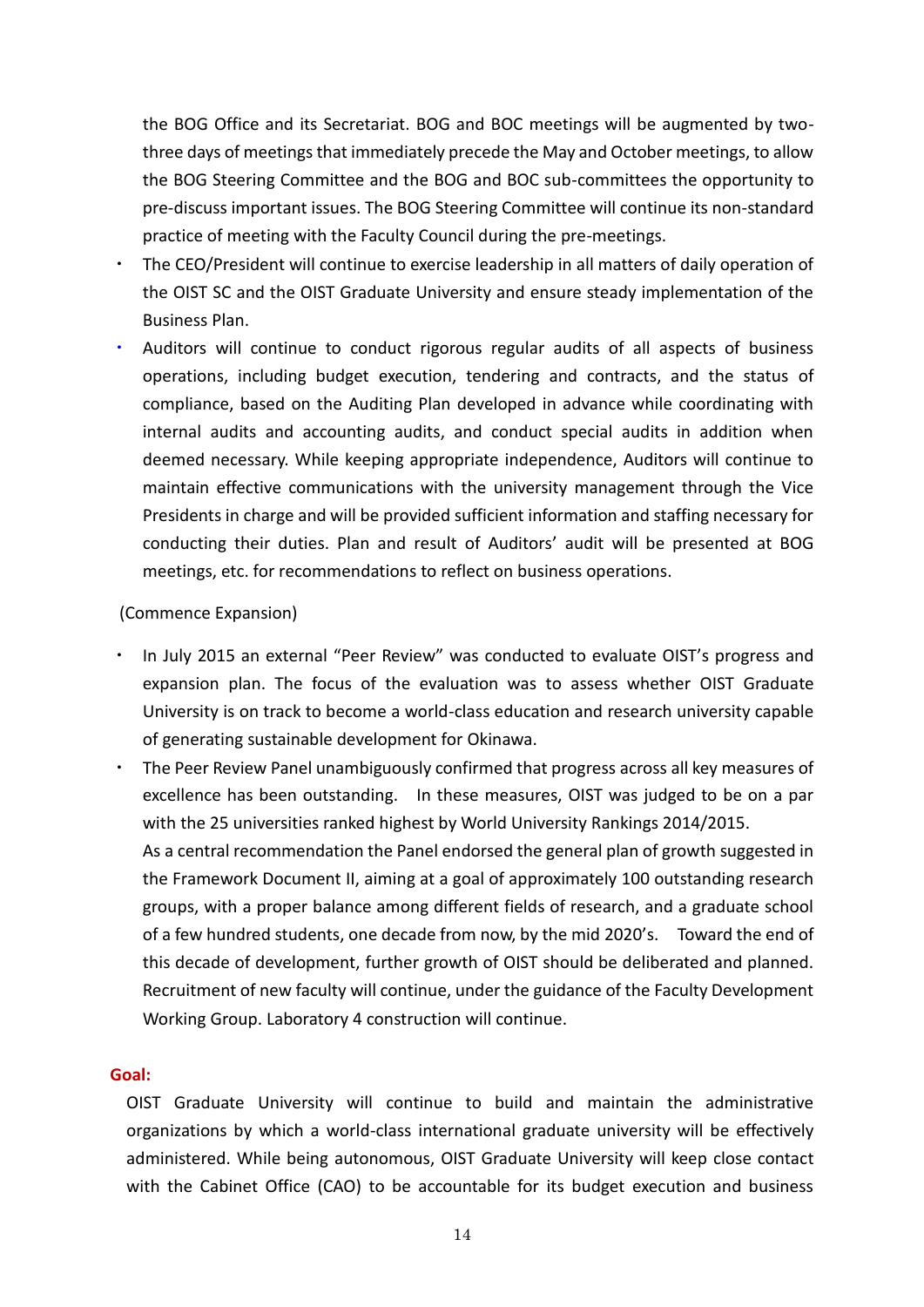operations to the Japanese Government.

- ・ Continue to hold regular meetings with the President/CEO, Vice CEO, and other executives to prepare major decisions, to share information and review the status of business operations. Continue to hold the bi-monthly information-sharing meeting between the Executive and the Faculty Assembly to improve the flow of information between senior management and the Faculty. Continue to hold meetings of the Salary Review Committee as needed.
- ・ Maintain close communication with CAO through the Vice President in charge of governmental relations. Specifically, continue the Quarterly Meeting to share information such as the status of implementation of the Business Plan. In addition, prepare business sketch and budget requests for FY2018 well in advance through close discussion with CAO.
- ・ Continue necessary preparation for university accreditation conducted in 2018 by a MEXTcertified independent accreditation organization.
- ・ Continue to provide a high level of IT service, in alignment with the missions of the University. Specifically, ensure that support processes critical to research and educational productivity are as automated and efficient as possible.
- Continue to ensure that clear and concise documentation and education programs exist to allow users to capitalize on IT resources and services
- ・ Continue to identify, evaluate, design, deploy and maintain infrastructure to support the business of the University, ensuring that infrastructure deployed can scale with the growth of OIST. In particular, work to create a more flexible and secure network environment, in response to growing demand for isolated research networks.
- ・ Continue the replacement of the HR and Finance systems of OIST Graduate University, with the HR portion of the system to commence operation April 1<sup>st</sup> 2017.
- Replace the identity management system of the University, providing more accurate and readily consumable identity and organizational data, enabling increased automation, and enhancing security and access control.
- ・ Continue to develop, or assist in the specification of enterprise systems and services that support the research and administrative activities of the University.
- Best position the University within relevant local and global IT initiatives to enhance and support the research and administrative activities of the University, and best promote Okinawa.
- ・ Further standardize the operating environment provided to the administration, simplifying operation while reducing operating costs and increasing security.
- ・ Increase information security through the development of more robust policy, an information security education program, multiple factor authentication and device based access control. Further, enhance existing monitoring capabilities, allowing for the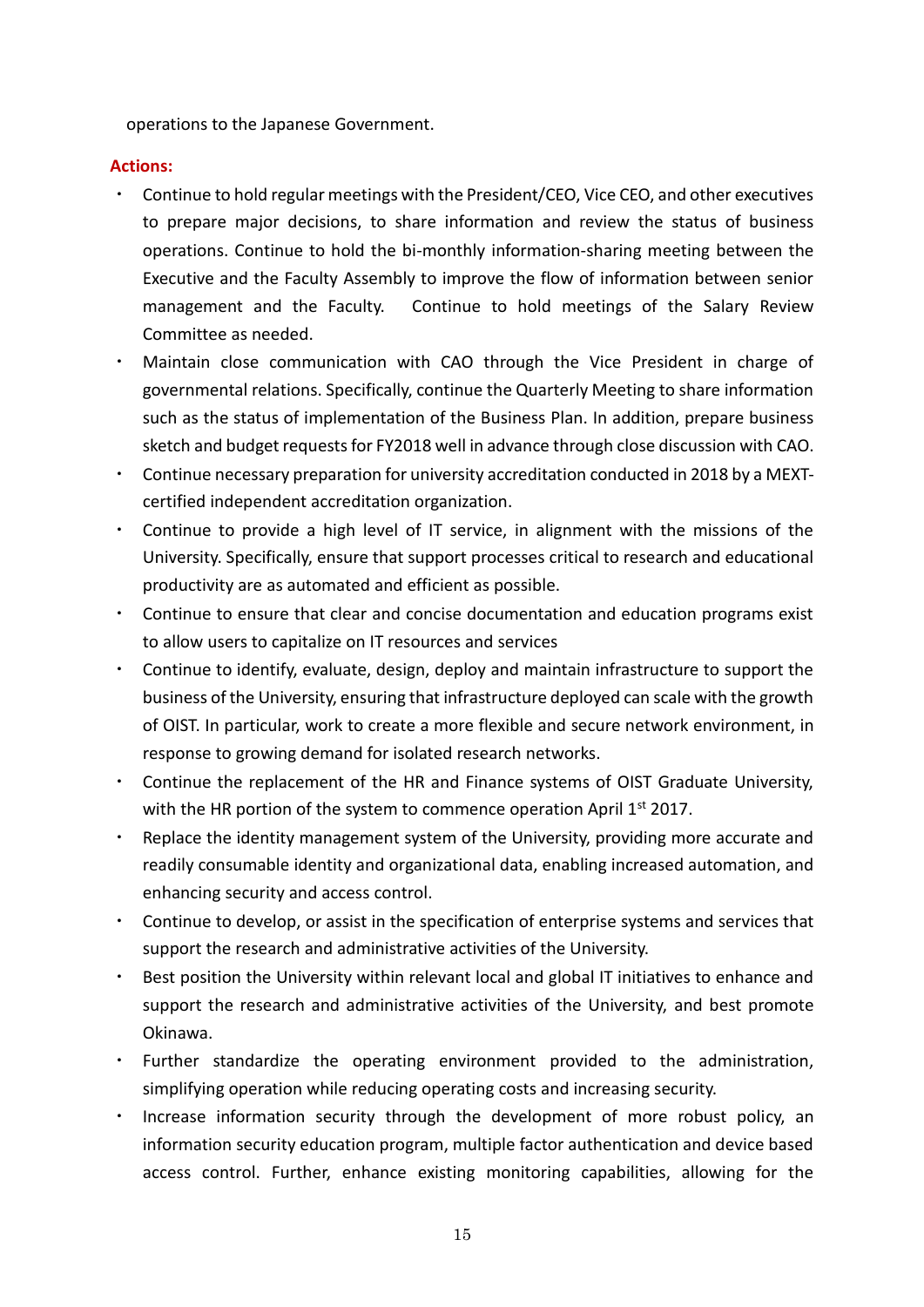detection of malicious software or activity which may reduce the integrity of OIST networks or systems.

- ・ Provide legal advice in connection with legal issues arising at the relevant divisions at OIST, and ensure legally appropriate operation of the OIST SC by providing overall legal support in drafting, negotiation and execution of the agreements handled by relevant divisions at OIST.
- ・ Defend OIST SC from claims in and out of court and avoid financial damage and reputational risk.

# **2.2 Budget allocation and execution**

### **Goal:**

On executing the budget including government subsidies, OIST Graduate University will make appropriate and effective allocation and execution of budget, by reviewing the cost performance, to fulfill its accountability to the government, sponsors, and general public. In particular, under the prevailing severe fiscal circumstances, the university will make efforts to improve cost efficiency to maintain and develop research and education.

- By holding Resource Allocation Committee, formulate high-level budget allocation and reallocations proposals of the university resources, such as Personnel budget, Operational budget, Equipment budget, and Space. For the purpose of appropriate allocation of the university resources, the proposals will be reviewed by the Executive Committee and then approved by the President/CEO.
- ・ Continue to have budgetary units, which are the allocation/execution unit, consistent with the organizational structure of the university and allocate the necessary budget to implement the Business Plan to each budgetary unit.
- ・ Continue to reinforce the budget allocation and reporting process by collaboration with the budget analyst assigned in each division. The status of budget execution will be reported monthly to the President/CEO at the monthly Budget Review Meeting in order to ensure appropriate and integrated budget management of all funds including the Subsidy for Facilities. In addition, report the budget execution status to CAO on monthly basis.
- ・ The system of Research Plans has been implemented. All faculty members have been asked to fill out the Research Plans that contain plans for the science, with appropriate summaries as well as requests for resources. Resource requests will cover human, operational expense and instruments and other capital needs. The Research Plan covers five years. Together with the peer reviews, as appropriate, decisions about budget allocations will be made.
- Mid-year review in September and another review in January, at the beginning of the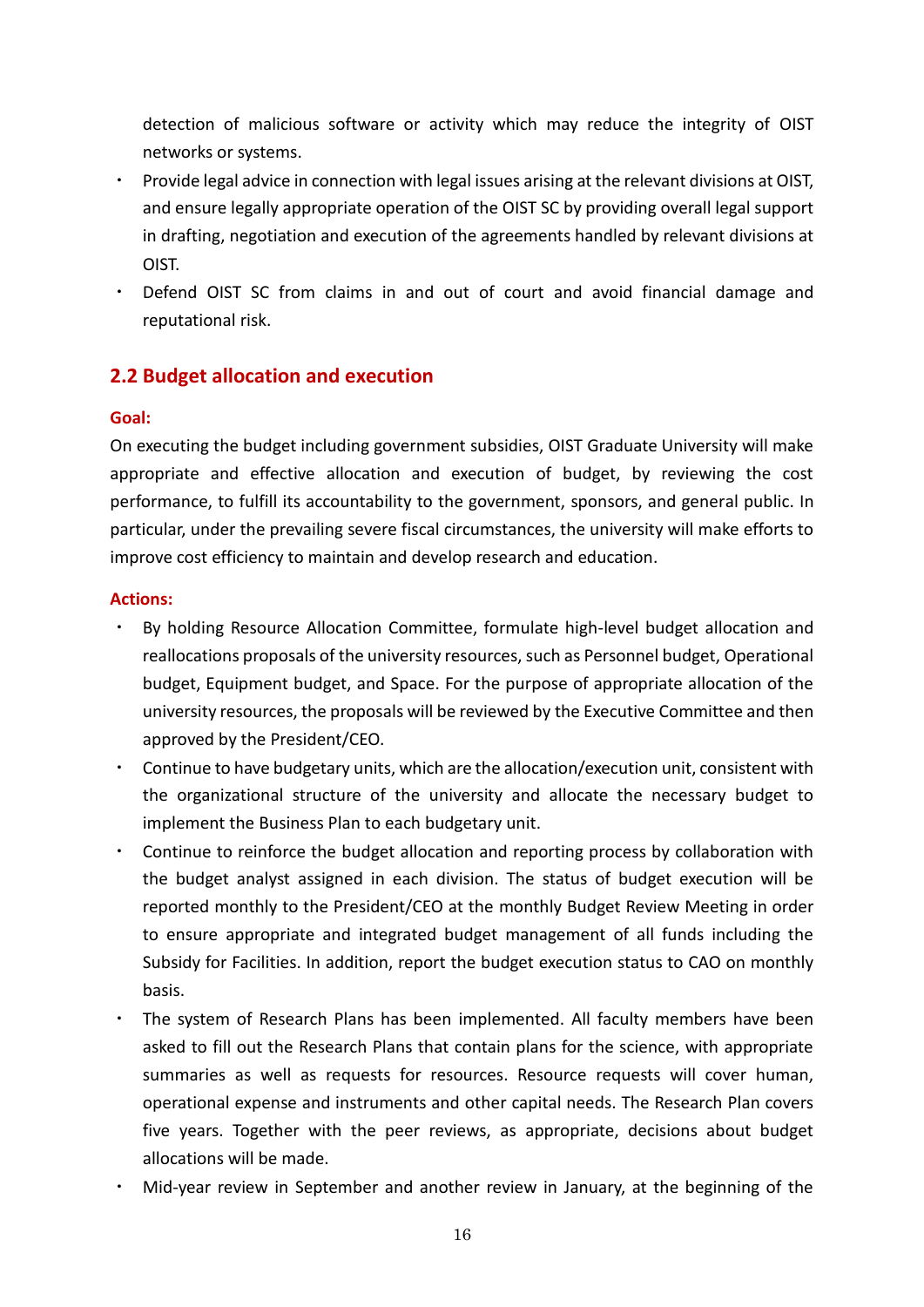fourth quarter will be conducted. These are the time when all the research-related budgets are reviewed and adjusted when needed. This fine-tunes the expenditures to optimize spending. The reviews provide opportunities to check and to ensure capital purchases are in line for delivery and acceptance by the end of the Fiscal Year. Continue to properly manage competitive research funds including KAKENHI (Grants-in-Aid for Scientific Research) in accordance with the rules provided to each grant under the Dean of Research while coordinating with the Budget and Accounting Sections.

- ・ Continue to implement the procedures to comply with laws and University policy and rules – the procedure in budget execution includes reviews by the Vice President in charge of compliance when individual budget expenditures exceed a predetermined threshold.
- Conduct internal audit under the Vice President in charge of compliance, as well as develop human resources through sending our staff to training courses provided by government agencies, etc. on regular basis, to ensure proper contract, procurement and accounting procedures.
- ・ A committee consisting of external experts will review of contracts concluded by the University in order to ensure proper implementation of tendering. At the same time, the University will seek comments from the committee concerning measures for improvement of procurement procedures. In addition, exert efforts in ensuring fair and transparent procurement through measures such as establishing a committee including external experts and having their review on specifications of large research tools/equipment for each purchase based on the University's policy and rules.
- ・ The RSD Section Leaders organize users' group meeting to discuss with users to consider proposals of common research resources including Research CAPEX.

# **2.3 Efficiency of business operations**

#### **Goal:**

OIST Graduate University will continue its efforts to improve efficiency in its business operations**.** 

- ・ Support research activities, such as promoting common/shared use of research equipment and tools (See 1.2) and utilizing the methods of unit price contracts, bulk purchase for research materials and reagents, and multi-year contracts.
- ・ Reduce costs by introducing new competitive methods in addition to the existing competitive methods.
- ・ Reduce costs of research equipment maintenance by reviewing the methods of maintenance etc.,
- ・ Increase the number of the available items at the Internal Supply Store for supporting research activities efficiently and effectively.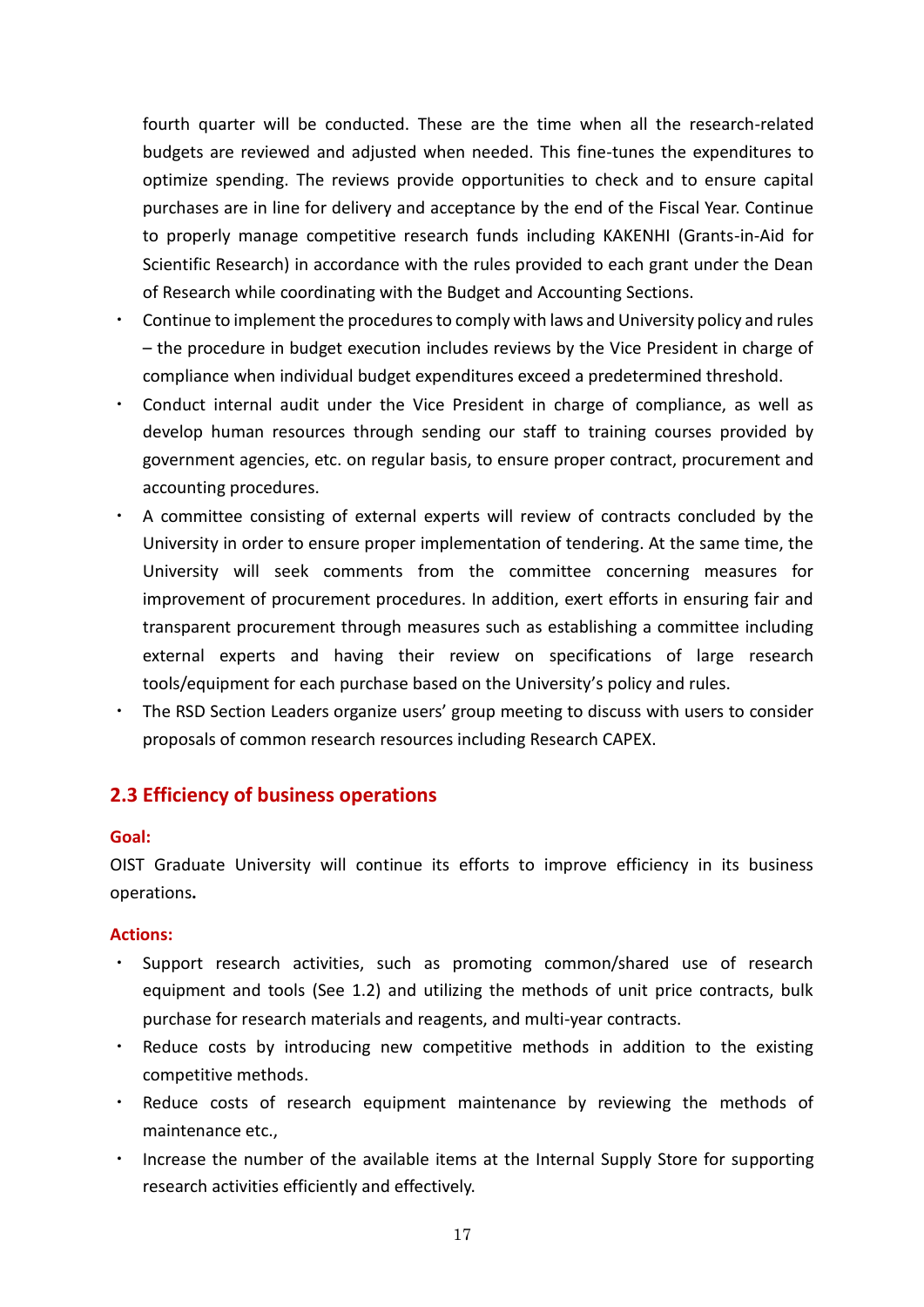- ・ Contracts of the University shall be based on the principle of ensuring sufficient transparency and competitiveness, and in case of making a negotiated contract, thorough information disclosure will be ensured, such as by disclosing the reason for the negotiated contract. Monitor procedure for negotiated contract continuously. At the same time, review procurement policy, rules and procedures regularly from the perspectives of efficiency and simplicity. Continue streamlining the segregation and procedures related to procurement for the future expansion of the University.
- ・ Continue studies on cost reduction through direct purchasing from abroad and the other measures, in order to decrease price differences between Japanese and international markets.
- ・ Collect reference data comparing prices of supplies and equipment etc. in Japan and abroad and use such data in direct negotiation with manufacturers/agents/vendors to improve cost efficiency of purchasing. In addition, mitigate price increases caused by exchange fluctuations.
- ・ Support those efforts for administrative internationalization made by national universities and other institutions through conducting a training program at OIST to their staff members and enhance administrative efficiency by absorbing their knowledge and experience on university operation and management**.**

#### **Metrics:**

- ・ Reduction of costs by unit-price contracts and bulk purchase
- ・ Increase of use of the internal supply store
- ・ Ratio of purchase contracts concluded through tendering or other competitive processes (number of contracts and amount)

#### **Goal:**

OIST Graduate University will make the best use of its facilities and equipment.

#### **Actions:**

- Continue efforts for optimization of use of academic and administration spaces, and research equipment through the regular survey of current spaces in the existing buildings, the close coordination with Research Support Division, and meeting and interviews with the research units to understand their needs.
- Conduct survey of Seaside House Building and optimize the use of space in that facility.
- Optimize efficiency of use of space in the new Marine Station facility.

# **2.4 Personnel management**

# **Goal:**

OIST Graduate University will continue to attract, hire and retain qualified employees, who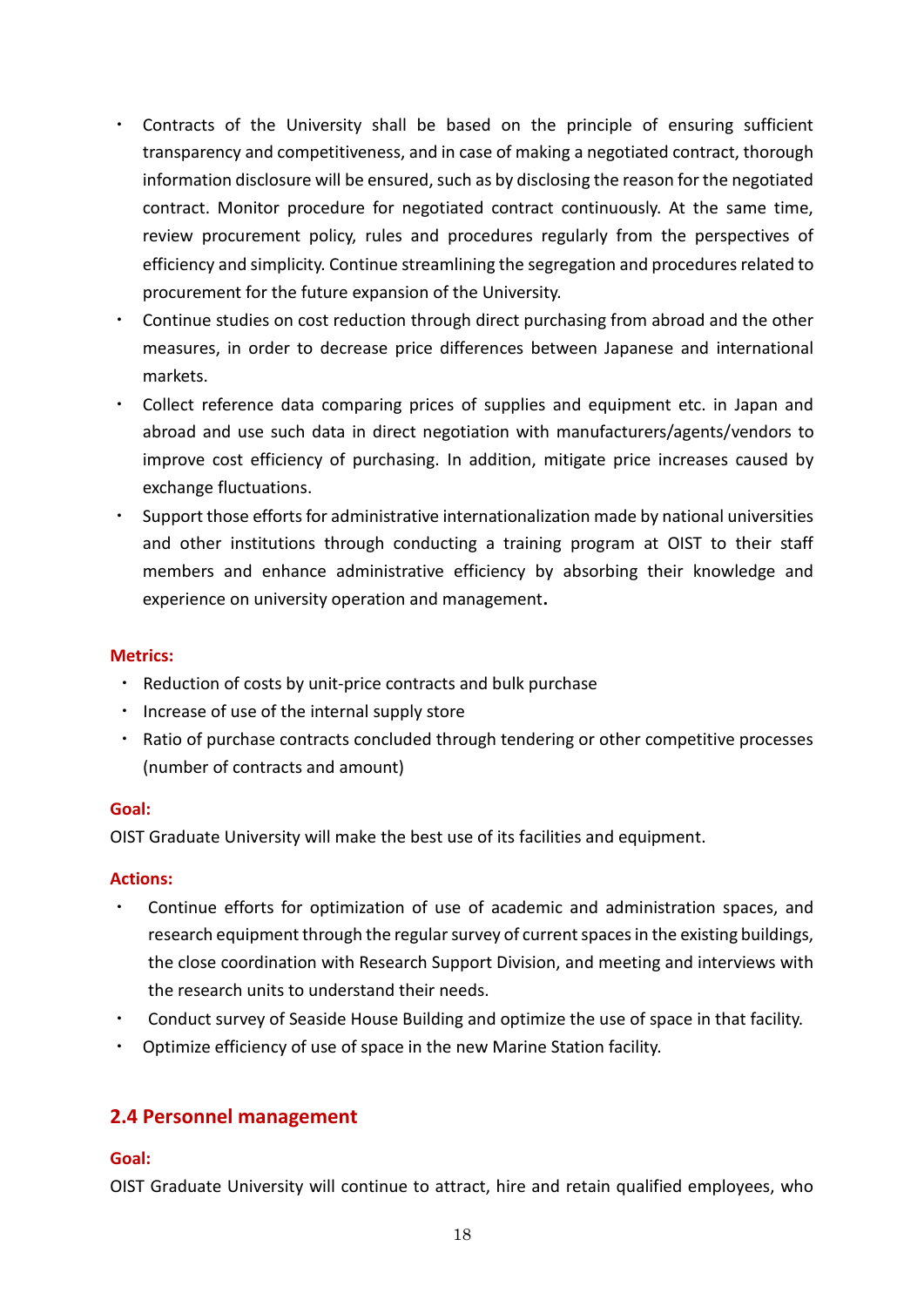are essential for the university to achieve its goals sustainably, by providing globally competitive compensation and benefits as well as training opportunities. At the same time, as a corporation operated largely with a subsidy from the Japanese Government, OIST Graduate University will continue to make further efforts to contain overall personnel costs, with strong efforts to keep the employees' salary at a reasonable level consistent with expectations of taxpayers, as well as ensuring accountability in such aspects, by implementing continuous actions following "On the Salary of Officers and Employees of Special Public Corporations, etc. (by Administrative Management Bureau, Ministry of Internal Affairs and Communications on December 24, 2015)" and embodying actions following "On the Salary of Officers and Employees of Special Public Corporations, etc. (by Administrative Reform Promotion Taskforce Secretariats in Cabinet Secretariat on October 7,2014)."

### **Actions:**

(Recruitment)

- Continue to consider the recruiting and hiring of qualified persons for those key positions to administer an international university. In this regards, the optimum number of personnel, the personnel allocation across the organization will be discussed at the Personnel Budget Sub-Committee in order to ensure a highly transparent process. In addition, new EPR system will be used for personnel management.
- ・ Continue to recruit qualified staff necessary to support new or expanded functions as well as research support positions while recognizing and utilizing internal human resources.
- At the same time, manage the headcount within ranges decided in budget and with the use of external funds to prevent the organization from expanding excessively the use of subsidy funds. Take account of the trend among universities and similar institutions in Japan and abroad in order to achieve an efficient and streamlined administrative sector. Smoothly implement the revision of the employee contact, converting fixed-term employees to a new category of non-fixed term employment, in accordance with the revised employment contract laws.
- Continue to enforce the equal opportunity policy to promote diversity at the workplace and to improve the gender balance among all job levels and categories.
- Continue to promote gender equality in all aspects of university management, especially to identify professional development opportunities for female researchers and to support career advancement opportunities for female administrative staff. Start collecting data in order to develop evidence-based strategies to accomplish the goal of the Taskforce. Continue working with Okinawa Prefecture and universities in Okinawa on projects designed to inspire middle/high schoolgirls to study science and consider science-based careers.
- Promote hiring people with disabilities by removing barriers for providing equal working opportunities. Prepare rules on the revision of Act on Employment Promotion etc. of Persons with Disabilities scheduled for 2018.
- ・ Continue to grow the employee service-related function, both for new and current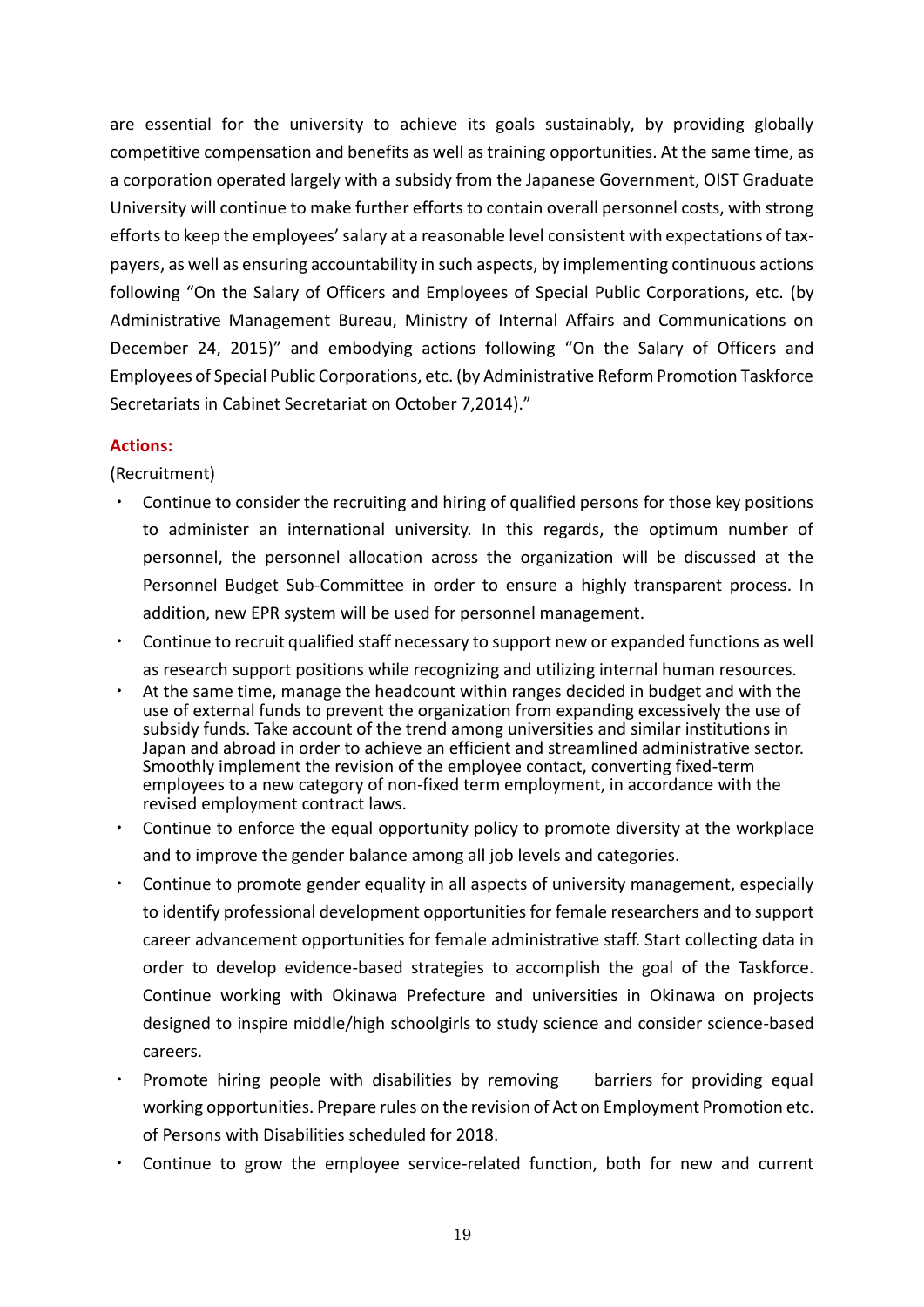employees as well as students, such as child-care services, family support, food services, health/medical services and living needs support on basis of feedback from users and changing needs as the campus population grows. Continue to network with schools to increase the opportunities for children's education, especially for middle and high school. (Compensation)

- Referring to competitiveness factors such as salary levels of national government employees and those of academic institutions in and outside of Japan, especially competitive salary levels of the faculty, embody and implement actions following "On the Salary of Officers and Employees of Special Public Corporations, etc. (by Administrative Management Bureau, Ministry of Internal Affairs and Communications on October 14, 2016)."
- The Registration Desk, which is now managed by the Director of the Resource Center, will continue to support visiting researchers and invited guests.

(Career development, training and evaluation)

- Continue to develop a career development plan for administrative staff, including provisions for training opportunities, securing replacements, and succession planning.
- Develop new guidelines for training and learning, continue to build on-campus training programs and provide skills-based training necessary for each job class. As appropriate, surveys and interviews will be used to determine training needs.
- ・ Continue to promote preventive measures against sexual harassment, power harassment and other harassment. Proceed with measures to prevent harassment of employees who take childcare and nursing care leave as well. Other stress related matters will also be addressed by implementing "stress check". HR Training will support OIST's focus on wellness and other work-related issues with external and internal offerings.
- In line with OIST's PRP directive, continue to provide a monthly orientation to new incoming staff. Orientation will consist of general orientation about the university, its procedures and Japanese laws along with practical orientation on OIST administrative systems/rules for administrative staff.
- In FY2017 OIST will maintain the number of language courses given to staff and family members. There is a very strong demand for language training and the ability to communicate in English and Japanese is a foundation of the success of the University.
- Continue to manage the annual performance evaluation system with job grade and salary ranges. Enhance annual performance evaluation system as well as ensure fairness and transparency appropriate to the nature of each job category through quarterly review, self-assessment and reviewers' evaluations. Also, reflect the evaluation results in employee salaries, while continuing to ensure quality in evaluation and a reliable process with advice- from the Salary Review Committee. In addition, implement training on a regular basis to provide newly promoted managers as well as newly hired employees, with necessary updates to the process.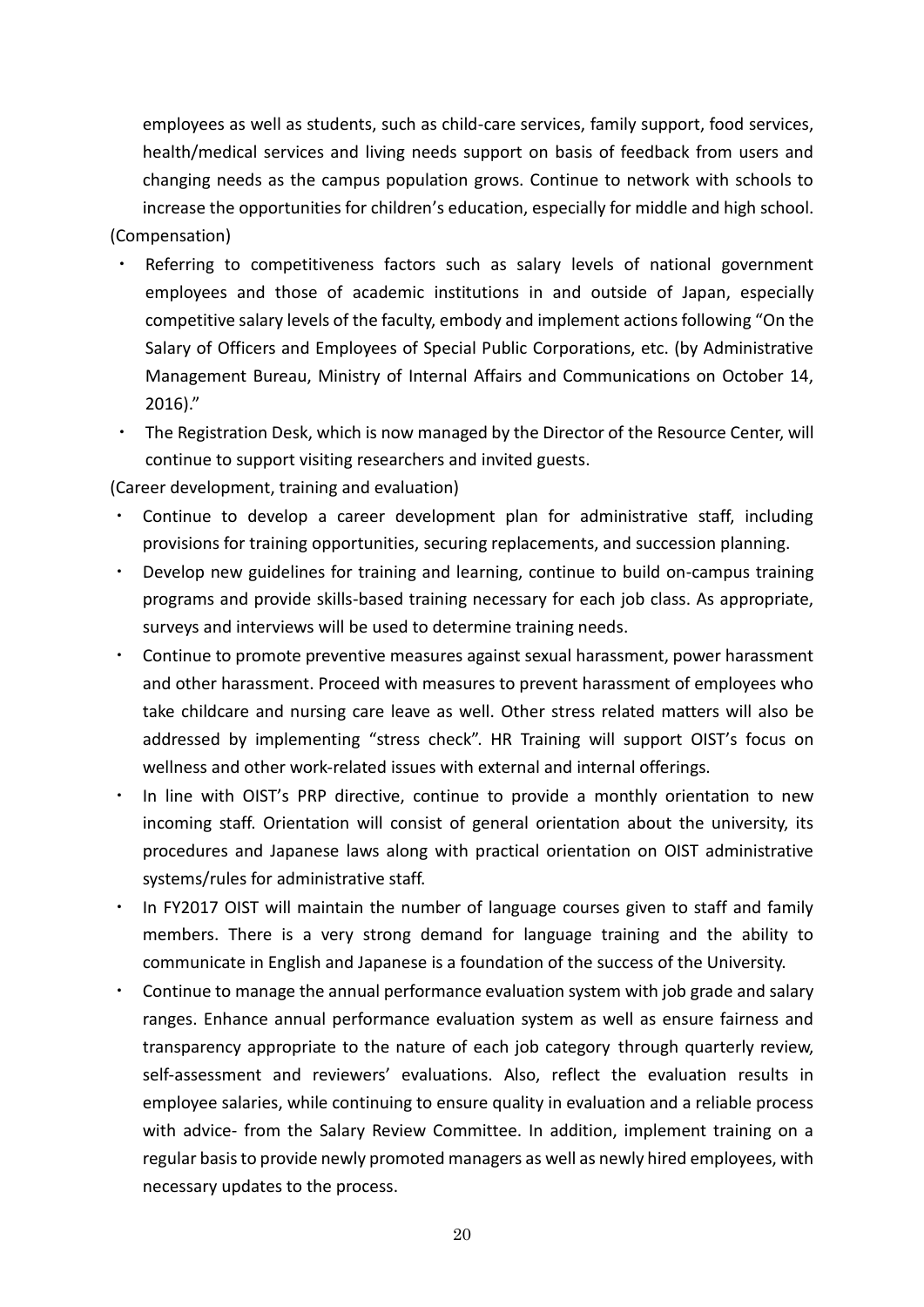#### **Metrics:**

- ・ Number of employees (by job categories, nationalities, and gender), by seniority
- Ratio of staff in administrative divisions to the total headcounts
- ・ Ratio of labor costs to the total operational budget
- ・ Salary Level of employees (average salary by job category)
- ・ Number of employees taking training programs

# **2.5 Compliance**

### **Goal:**

OIST Graduate University will ensure compliance in all aspects of the university operations.

- ・ The Vice President for Administrative Compliance will continue to review the budget execution status and contracts exceeding a predetermined threshold as well as new and revised policies, rules and procedures from a view point of compliance**.**
- ・ Continue to establish and revise policies, rules and procedures appropriately at the right time in response to revision of relevant laws and regulations or changing situation, and hold the PRP review committee periodically to maintain consistency in policies, rules and procedures as a whole. Provide legal advice to each policy owner division in drafting and revising the policies, rules and procedures.
- ・ Continue to ensure appropriate creation, management and retention of documents concerning decision-making and its processes in the operation, based on the Act concerning the Management of Public Documents (Act No. 66 of 2009) and University Policy and rules that are developed accordingly.
- ・ Handle personal information properly based on the Act on the Protection of Personal Information held by Incorporated Administrative Agencies etc. (Act No. 59 of 2003), the Act on the Use of Numbers to Identify a Specific Individual in the Administrative Procedure (Act No. 27 of 2013) and the University policy and rules that are developed accordingly.
- ・ Through audits by Auditors and internal audits carried out under the Vice President for Administrative Compliance, provide rigorous review of the status of compliance including the implementation of the policies and rules, and reflect the result as necessary**.**
- ・ To facilitate evaluation of situations that may give rise to conflicts of interest, formal written disclosure of external activities and commitments is required of all University officers and employees each year, based on the PRP Section 22.3.1 in "Avoiding Conflicts of Interest & Commitment**".**
- ・ Continue to ensure that our research activities are compliant with pertinent regulations and laws.
- ・ To prevent misconduct of research funds, various measures will be taken, including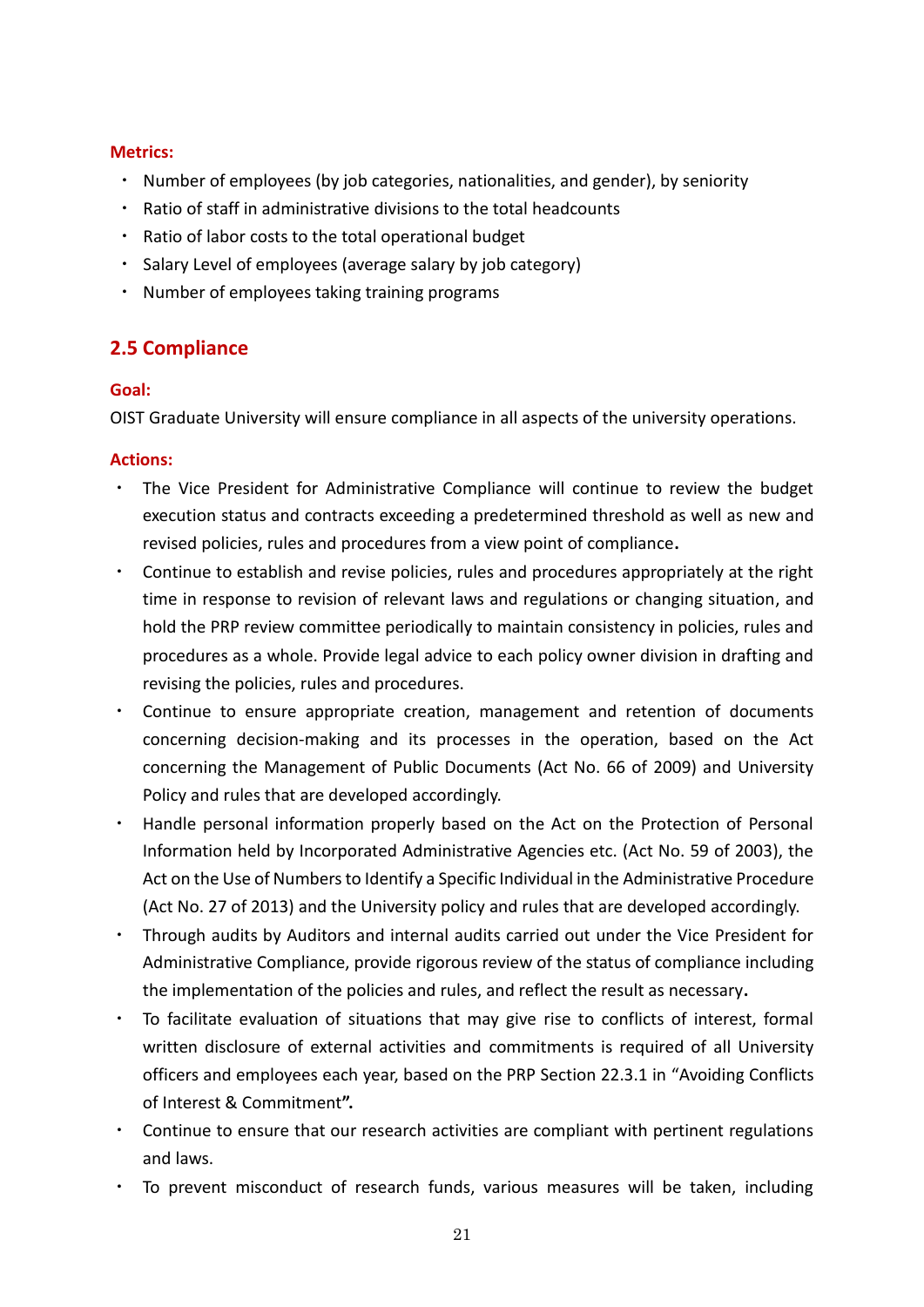initiatives for ensuring through familiarization of all faculty members and researchers with rules of use of research funds, and increasing the awareness of thereof from the time they decided to join OIST.

- All OIST researchers and students will be required to take research ethics education in order to promote responsible conduct of research. (See1.2)
- ・ Necessary manuals or procedures will be established so that all researchers and students perform appropriate and effective operations over storage and disclosure of research data in compliance with relevant administrative guidelines. (See1.2)
- ・ Following the diving incident occurred in November 2016, a review panel consisted of 6 external members was established. The findings and report will be made in April 2017 as a target. Based on the findings and report, enforcement of measurement for health and safety at OIST will be made.

# **2.6 Information Disclosure and Public Relations**

### **Goal:**

The fast growth of the Graduate University requires OIST to guarantee transparency of academic and administrative operations, and accountability to the general public. In order to obtain broad support for OIST both from Japan and overseas, and to enhance worldwide recognition of the Graduate University, we will communicate actively with various stakeholders and promote OIST.

- Continue to disclose the information appropriately on the OIST website etc. to comply with the School Education Act (Act No. 26 of 1947) and the Act on Access to Information held by IAIs (Act No. 140 of 2001).
- ・ A new section, Digital Services, with 3 staff members, has been set up within the CPR division. Their role is to maintain OIST's internal and external web functions at the highest level.
- ・ Continue organizing press briefing sessions and press conferences in Okinawa and on the mainland, and generate press visits to OIST, in order to maintain consistently positive press coverage of the Graduate University. With the arrival of the new president, the Media Section would like to seek in FY2019 an OIST tour by science editorial writers from major news media outlets.
- ・ Continue improving the OIST Graduate School Website, publication database, and News Center to facilitate retrieval of information about the OIST Ph.D. program and publications by OIST researchers, and to encourage use of OIST photos, videos and other multimedia.
- ・ Increase effective use of social media such as Facebook, Twitter and YouTube to propagate excitement about the OIST Graduate University.
- Continue to maintain and improve the library of OIST Policies, Rules and Procedures on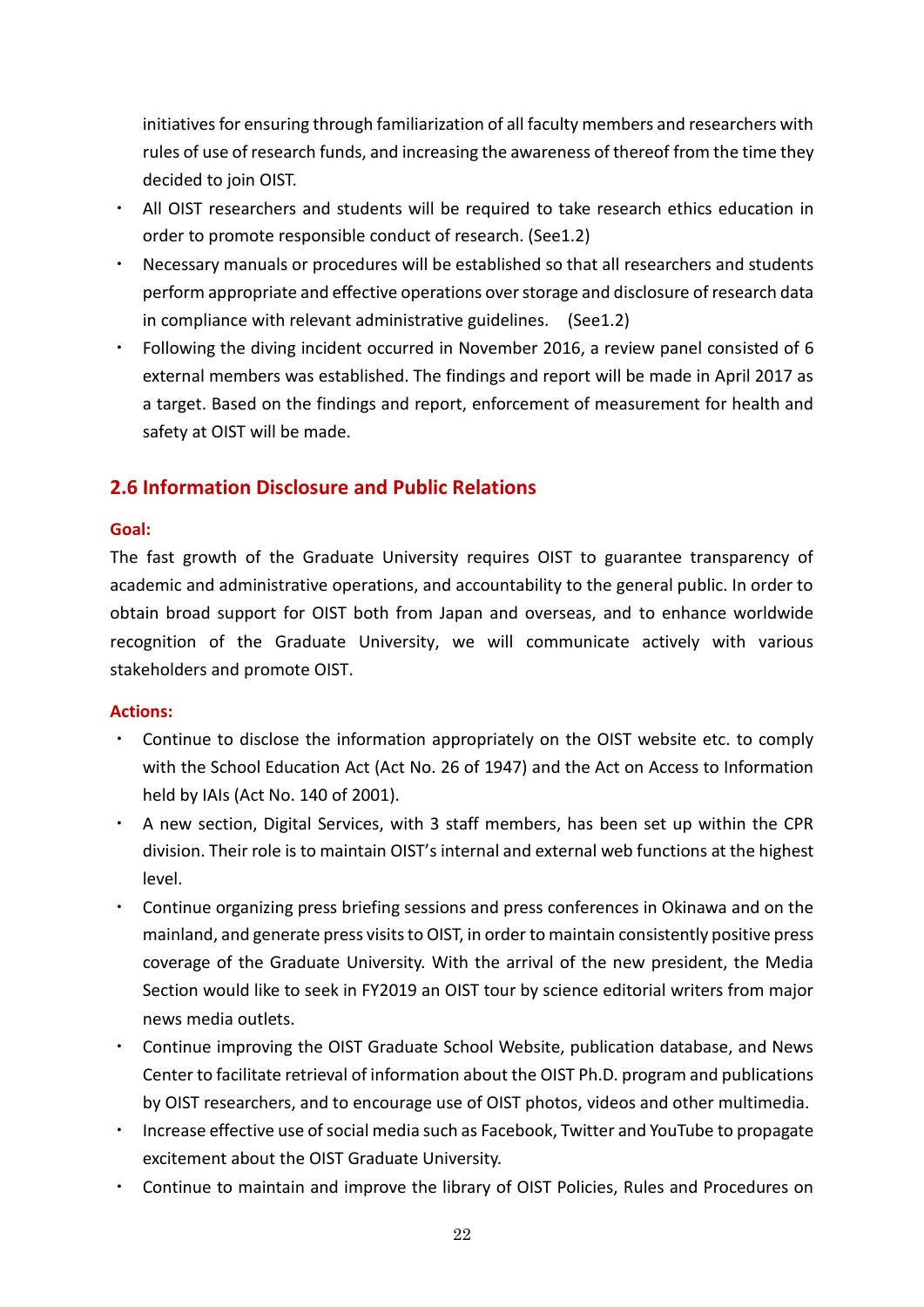the website**.** 

# **Chapter 3 Finance**

## **Goal:**

OIST Graduate University will continue to broaden its financial basis strategically by proactively increasing the amount of research grants, donations, and other income sources with the aim of becoming more financially independent in the future.

The University will also examine financial arrangement that would enable a new housing project on or off campus.

# **Actions:**

(Grants)

- Based on the findings from the questionnaires made at the end of FY2016 Kakenhi support program, the following actions will be made.
- a) Make targeted communications for different groups such as new comers, junior researchers and senior researchers to provide more tailored support.
- b) Encourage researchers to join Japanese academic society and create network with researchers in other universities.
- c) Increase the number of external grant facilitators and enhance the coverage of research area.
- d) Bring forward the schedule of grant workshops from autumn to summer to encourage early preparation of application.
- e) Modify and implement further incentive programs for all researchers.
- ・ With the leadership of a Manager for Grant pre award, the Grants and Collaborative Research Section of the RSD will continue to collect information about grant opportunities in Japan and abroad and communicate these on a regular basis to members of our research community. In addition, the manager and the section will collect information about any precursory activities leading to announcements of new grants, such as from advisory boards of MEXT.
- ・ Encourage researchers to apply for private sector and industry-related grants and provide proactive application support such as translation, editing, and budgeting.

(Donations)

- ・ OIST will establish a Development Office to manage gift and donation solicitation.
- OIST will establish fundraisers in order to start the fundraising for OIST.
- (Finance for a new housing project)
- Task Force on Future Housing will examine PFI, PPP or other means to finance a new housing project.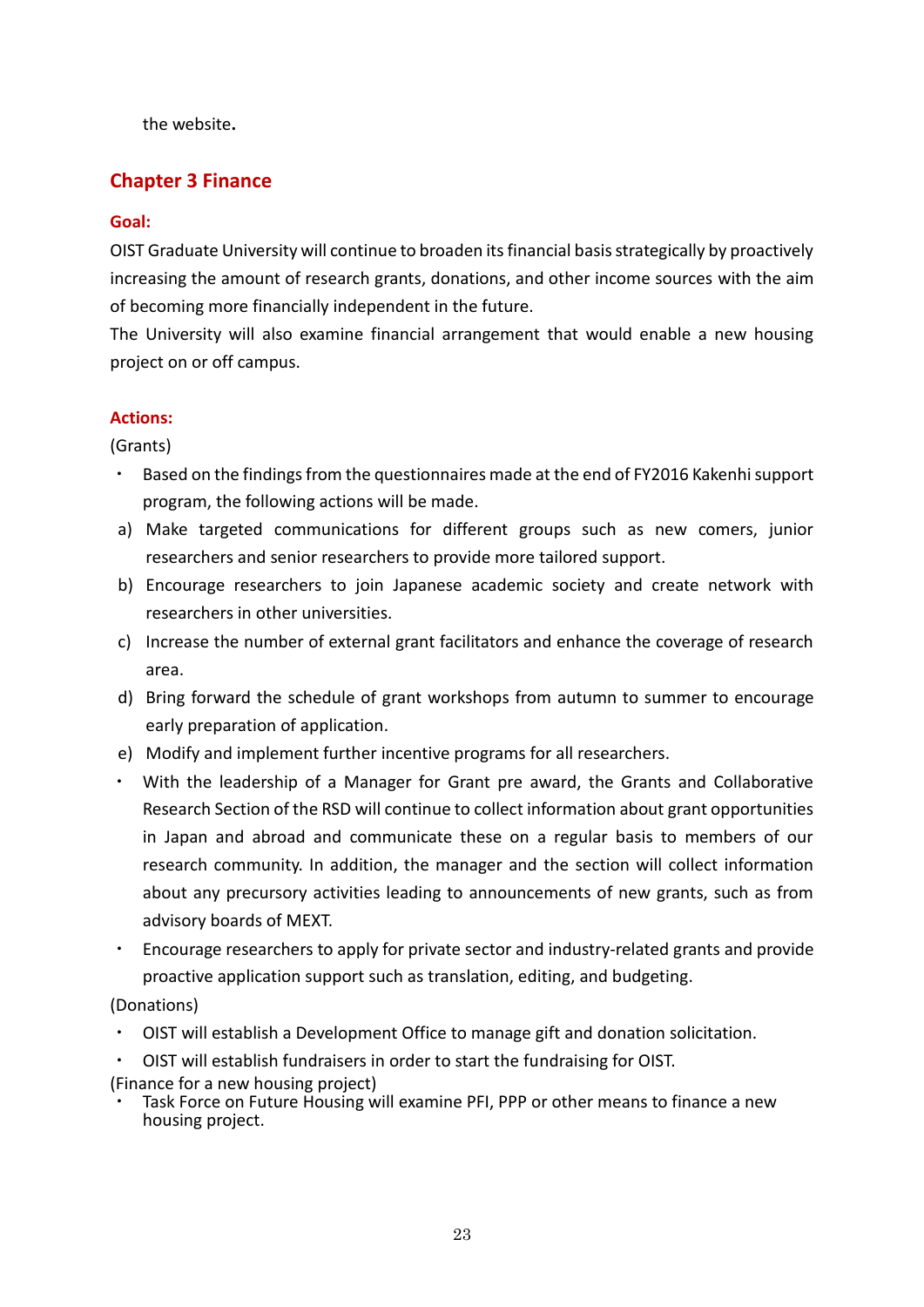#### **Metrics:**

- ・ Increase of the number of application for external research grants
- ・ Increase of the number of awarded research grants (number and amount)
- Increase of the number of the external funding to OIST (total amount and breakdown)
- ・ A report on a new housing project (financial portion)

# **Chapter 4 Contribution to Self-sustainable Development of Okinawa**

#### **Goal:**

Japan's "Basic Policy on Economic and Fiscal Management and Reform 2016" includes measures to promote the development of Okinawa into an "innovation powerhouse" and driving force in stimulating the Japanese economy and advocates support for the formation of a global intellectual and intellectual cluster (R&D cluster) centered on OIST. OIST established the Technology Development and Innovation Center to reflect the university's commitment to national policy and to its founding objective to contribute to the self-sustaining development of Okinawa, as stipulated in the OIST School Corporation Act of 2010.

The Technology Development and Innovation Center (TDIC) fosters innovation at OIST and in Okinawa by promoting the transfer of discoveries made in the research laboratories to industry for societal and economic and benefit. TDIC proactively supports technology development research, inventions and patents, collaborations with industry, entrepreneurship, and partnerships with public and private organizations that promote innovation in Okinawa.

In FY2017, TDIC will continue to implement the following broad measures:

- (a) Identify, patent, and promote research discoveries
- (b) Expand R&D projects with industry collaborators and diversify funding sources through private-sector and government grants for industry-related research
- (c) Foster the creation of entrepreneurial spin-off companies
- (d) Drive inventions towards commercialization through the Proof of Concept Program
- (e) Support research in areas that offer breakthroughs in technology based on advances in basic research through the R&D Cluster Research Program
- (f) Strengthen regional, national, and international partnerships with innovative public and private organizations with the aim of developing an R&D cluster in Okinawa
- (g) Understand the components and indicators of successful innovation in science and technology and measure their socio-economic impact

Self-sustaining development of Okinawa also depends on the dynamic, inclusive, and diverse engagement and participation of local citizens. To this end, OIST cares deeply about its social impact on Okinawa and engages with the local community through campus tours and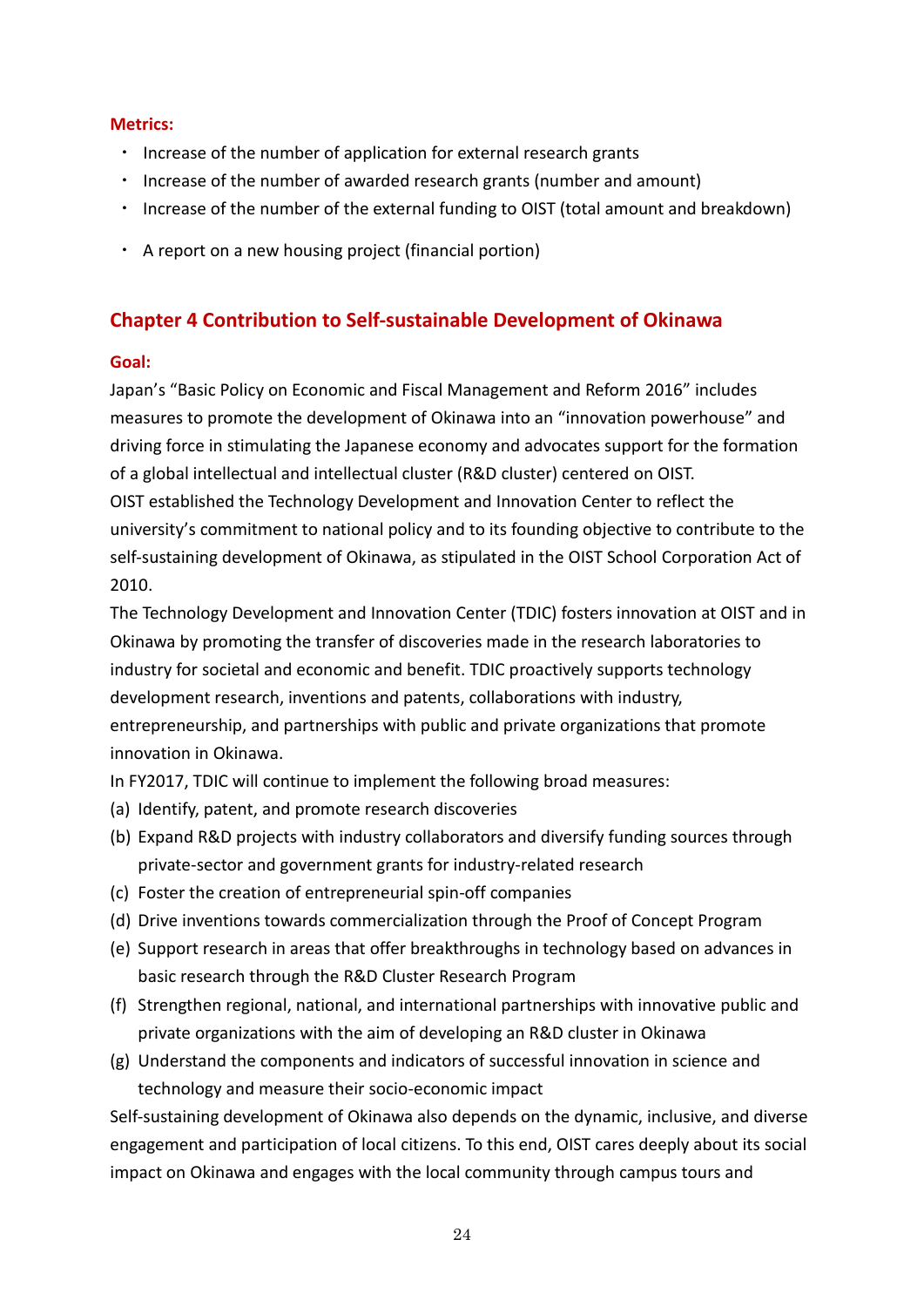educational events. The university also strives to develop its campus as a center for cultural and community activities.

# **Actions:**

(Identify, Patent, and Promote Research Discoveries)

- ・ Continue to foster invention disclosure procedures that complement the basic research mission of OIST.
- ・ Expand international external expert advisors for efficient and strategic management of intellectual property and recommendations on patent filing. Enhance quality of the Invention Evaluation Committee with the expanded pool of external experts.
- ・ Develop standard operating procedures for the implementation and use, including by third parties, of IP management software to administer invention disclosures, patent costs and communications, deadlines, customer relationships, and license negotiations.
- ・ Continue to expand awareness of inventions and protection of intellectual property throughout the university by organizing training courses, seminars, and workshops.

(Expand R&D Projects with Industry Collaborators and Diversify Funding Sources)

- Continue to promote research exchanges and collaborative research with industry by proactively identifying potential partners, building long-term relationships, and hosting company visits and exchanges.
- ・ Continue existing industry-related research projects funded by the Okinawa Prefectural Government (OPG). Proactively pursue new projects that align with the Okinawa Science and Technology Roadmap to support research and diversify funding. In addition, contribute to academic meetings and symposia related to the projects to enhance knowledge and technology transfer.
- ・ Promote technologies and strengthen relationships with industry by participating in wellrecognized industrial exhibitions, workshops, and conferences nationally and internationally, such as BIO International Convention, BioJapan, nanotech Japan, and others.
- ・ Expand the diversity of funding sources by encouraging researchers to apply for privatesector and industry-related grants. Provide proactive application support such as translation, editing, and budgeting. Explore new funding sources and maintain a database of opportunities.
- ・ Continue to enhance business development activities by strengthening internal expertise in business and marketing of science and technology.
- ・ Work closely with the General Counsel's Office to develop standard terms and conditions and prepare template agreements for collaborations with industrial partners that promote efficient technology transfer. Build university expertise in negotiating and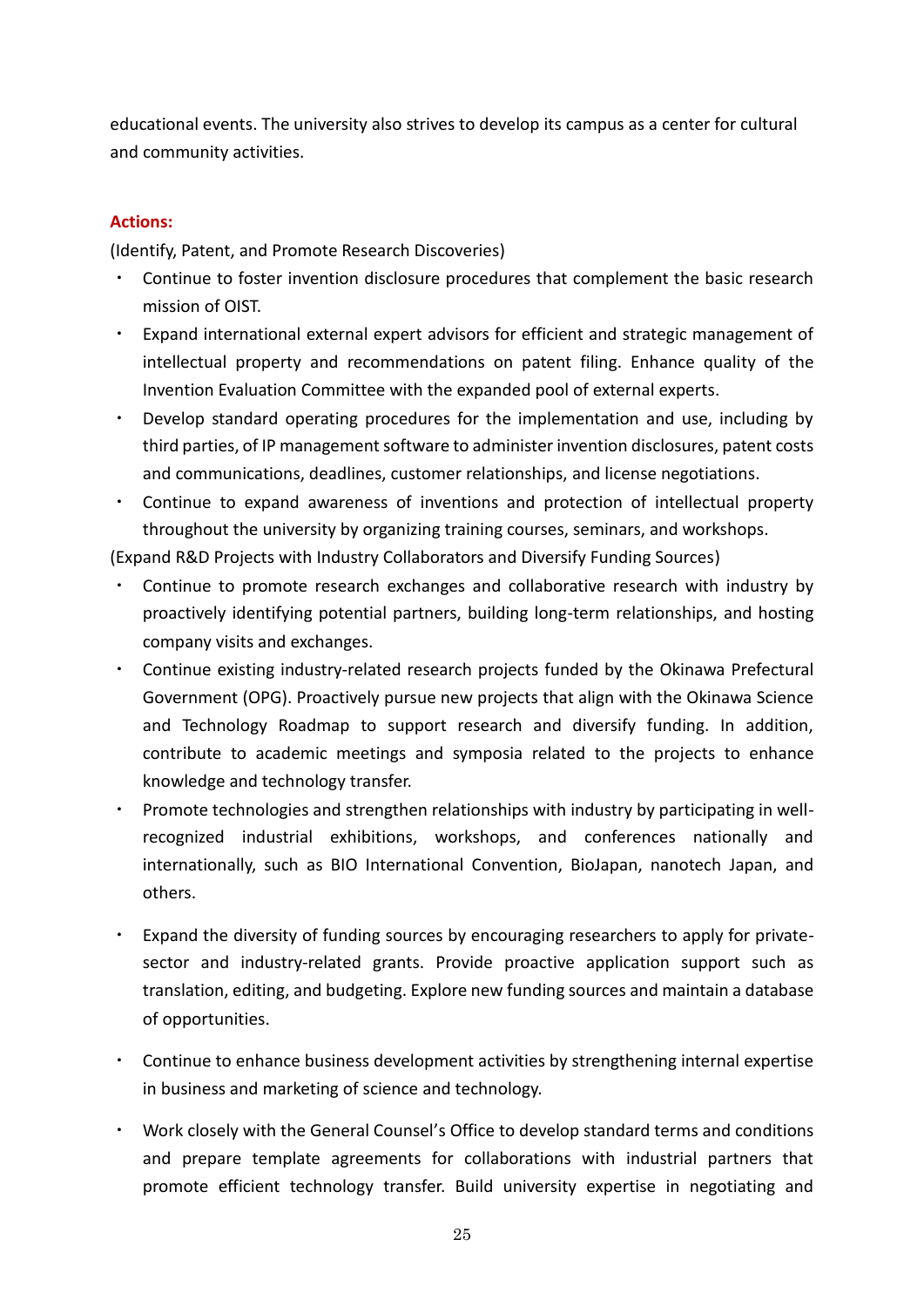administering complex agreements with industry, including non-disclosure agreements, materials transfer agreements, collaborative/sponsored research agreements, licenses, consulting agreements, and MOUs.

(Foster the Creation of Entrepreneurial Spinoff Companies)

- Develop a package of services to support OIST startups, including access to facilities and equipment, assistance with fundraising, and connections to commercialization experts. Develop and implement rules for eligibility, selection, benefits, and review of potential startups.
- ・ Continue the entrepreneurship education workshop, with a focus on supporting the commercialization of technologies in the Proof-of-Concept (POC) Program and other related technology development programs at OIST. Continue to invite students and researchers from other universities in Okinawa to promote entrepreneurship in the prefecture.
- Identify priority industrial sectors where OIST is developing expertise and intellectual property, and strengthen business knowledge of those sectors through analysis of patent portfolio and market research.
- Continue to operate space in Lab 3 Level A as the "Technology Development Labs" (renamed from Technology Transfer Center), to nurture new technologies, proof-ofconcept, and R&D cluster research towards commercialization.
- Develop plans, budget, schedule, and operating procedures for an incubator facility proximal to the campus to serve as a Launchpad for OIST startups and a collaboration space for OIST researchers and industry partners. Conduct due diligence on universitybased startup incubators around the world to determine best practices.

(Drive Inventions towards Commercialization through the Proof of Concept Program)

- ・ Ensure the advancement of ongoing projects in the Proof of Concept (POC) program by continuing to provide funding, market reports and analysis, hands-on project management, educational courses and events, and access to industry experts. Expand the POC Program to include a Phase II for advanced scale-up of proven technologies.
- Enhance OIST access to expertise in commercialization and technology transfer by expanding the network of industry experts/mentors for the POC Program and related technology development programs. Explore other mechanisms to engage external industry experts to accelerate technology development and commercialization projects.

(Support Research in Areas that Offer Breakthroughs in Technology through the R&D Cluster Research Program)

The R&D Cluster Research Program will continue to seed the formation of interdisciplinary research teams around technology areas in which OIST is developing expertise and in which being located in Okinawa confers a distinct advantage. Originally established in 7 Research Units, the R&D Cluster Research Program has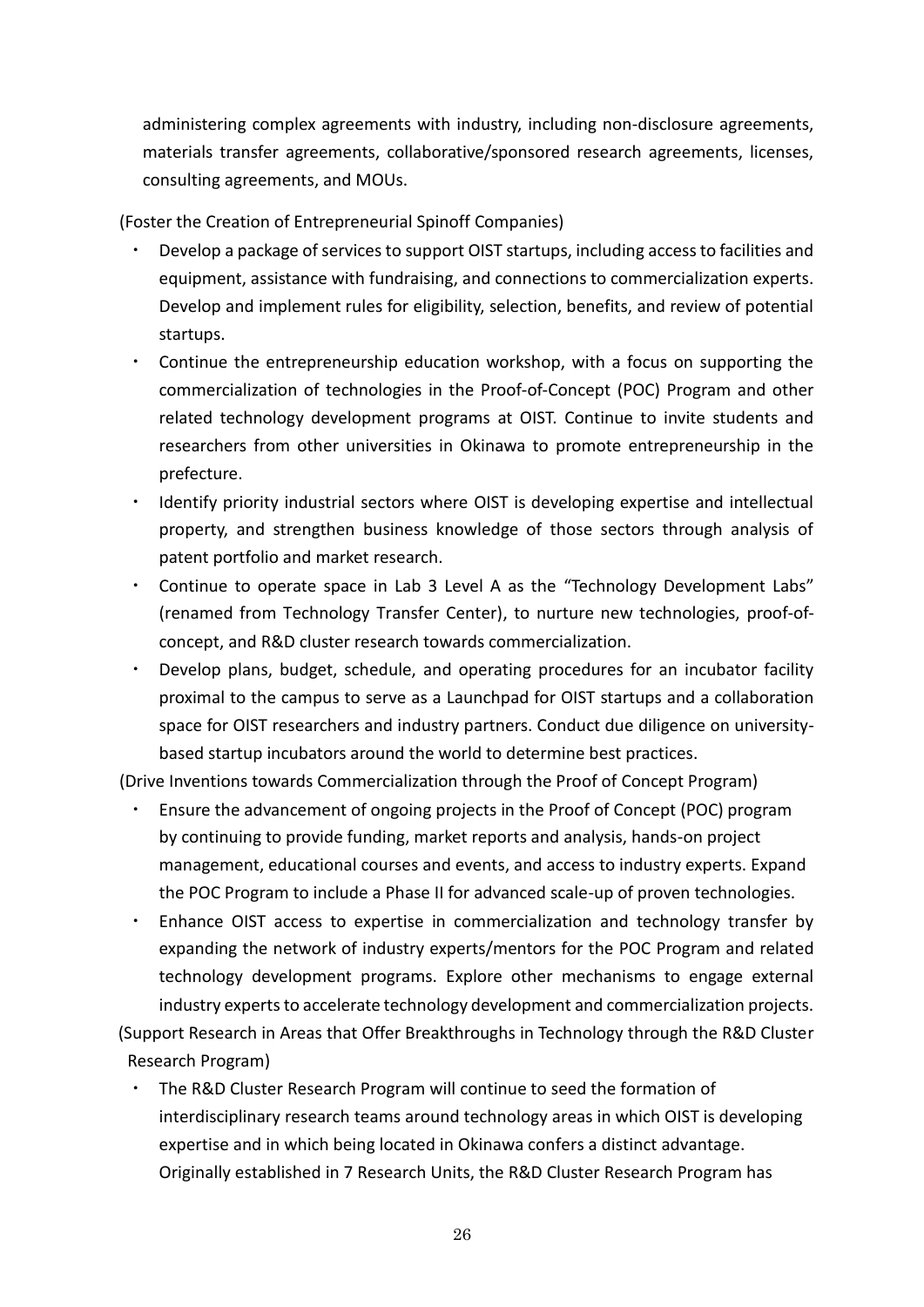evolved to focus on highly innovative research that is designed to develop new concepts, instrumentation, methods, technologies, or ways to produce or analyze data. R&D Cluster Research funding will support current and future projects directed toward the development, application or translation of research. These tightly focused projects will also involve significant interactions with partners outside of OIST, from industry to government to local community groups.

To ensure that the R&D Cluster Research Program is well integrated with other related programs at OIST, it was moved along with the Proof-of-Concept Program, into the R&D Cluster Research Programs Section, a newly created section of the Technology Development and Innovation Center. Mechanisms will continue to be developed to incorporate eligibility, selection, and evaluation procedures into the management and operations of programs in the new section.

(Strengthen Regional, National, and International Partnerships for R&D Cluster Development)

- Coordinate interactions with institutions in Okinawa and nationally that encourage technology transfer and R&D cluster development, such as the Okinawa University Consortium, Science and Technology Promotion Center, Industry Promotion Center, Okinawa Development Finance Corporation, National Institute of Advanced Industrial Science and Technology (AIST), Japan Science and Technology Agency (JST), Regional Economy Vitalization Corporation of Japan (REVIC), related roundtables, and others.
- Align plans for the OIST incubator facility with the broader strategy for R&D cluster development, ensuring that the incubator is equipped and operated to foster collaboration and seed an innovation ecosystem centered around OIST. Host global experts in incubator operations to advise on strategy to accelerate entrepreneurial activity in the region.
- ・ Work closely with the Cabinet Office, Okinawa Prefectural Government, and other key entities on specific actions to establish an R&D cluster in Okinawa, including supporting promotion activities, participating in prefectural strategic planning committees, and connecting with the international community to share and implement best practices.
- Organize international seminars, workshops, and symposia in order to consider the role of innovation in ensuring socio-economic prosperity, to tap into the global community of R&D cluster experts, and to explore technology areas of the future that can be seeded in Okinawa.

(Understand the components of successful innovation and measure their impact)

- Establish the government, academic, and industrial partnerships necessary to advance an analysis of innovation indicators at OIST and in Okinawa. Leverage this analysis to inform OIST strategy for R&D cluster development.
	- Work to develop methods that produce and aggregate statistical data that can be used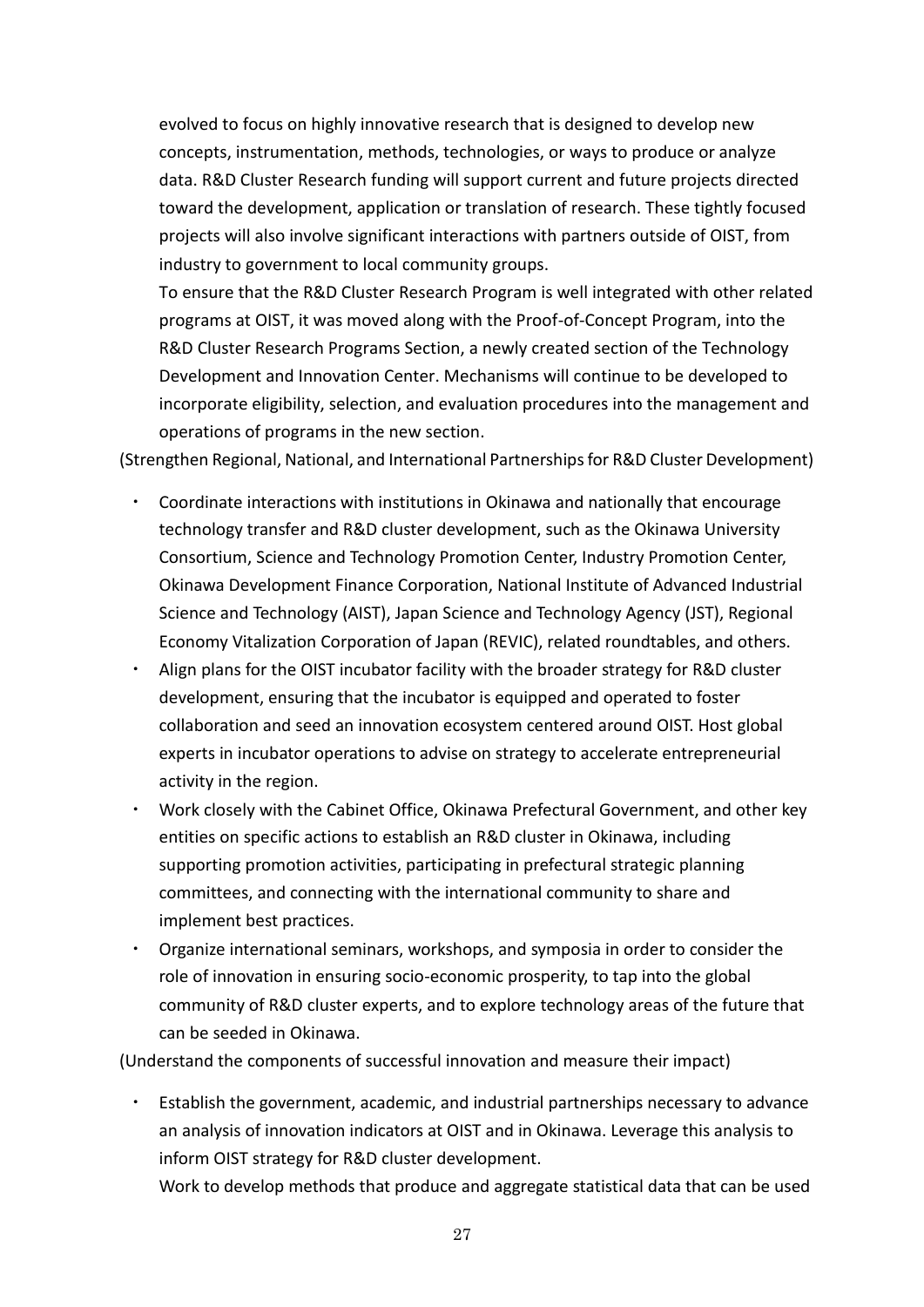to develop indicators of technological innovation in Okinawa and analyze their socioeconomic impact.

(Networking with local institutions and communities)

- Continue exchange programs by holding science lectures with core medical institutions such as Chubu Hospital and Nanbu Medical Center and Medical Department of the University of the Ryukyus.
- Support large number of visitors (including companies etc.) to the campus.
- ・ Hold the 8th OIST Science Festival (Open Campus Day) at the OIST Campus. Promote the involvement by school students and local residents.
- Continue to invite schoolchildren in Okinawa to the OIST campus to give them the opportunities to see and learn about cutting-edge research facilities, with the aim of increasing their interests in academic and professional careers in science and technology. Continue the campus visit program for all senior high schools in Okinawa in close collaboration with the Okinawa Board of Education and individual schools. Also, invite the elementary and junior high school students.
- Continue and strengthen visits program for mainland Super Science High Schools, which provide advanced science and technology education programs, in collaboration with OPG and tourism organizations.
- ・ OIST will maintain as series of talks to all levels of schoolchildren given by faculty and other well-known scientific figures.
- ・ Organize the 8th Onna/OIST Children's School of Science in collaboration with Onna Village.
- ・ Organize a series of cultural events such as concerts and exhibitions in both the Auditorium and other facilities, to attract the local population to the University.
- ・ Assist local schools to enhance children's English ability and cross-cultural understanding by participating in meetings on English education hosted by local boards of education and facilitating OIST community's contribution to English programs at local schools.

(Other matters concerning Okinawa development)

- Continue to employ talented people from Okinawa wherever possible.
- As we participated such as Okinawa Sangyo Matsuri, Okinawa MICE Contents Trade Show and others, we will continue to have OIST representation at major cultural, industrial or academic events in Okinawa. OIST will continue to work with the U.S. Consulate and the OPG to organize the science event for the high school students' research for enterprise, "SCORE," which is becoming one of the major science education competitions on the island.
- Establish OIST FAN Club and provide the member citizens information of OIST, chance to join the events, and help OIST staff.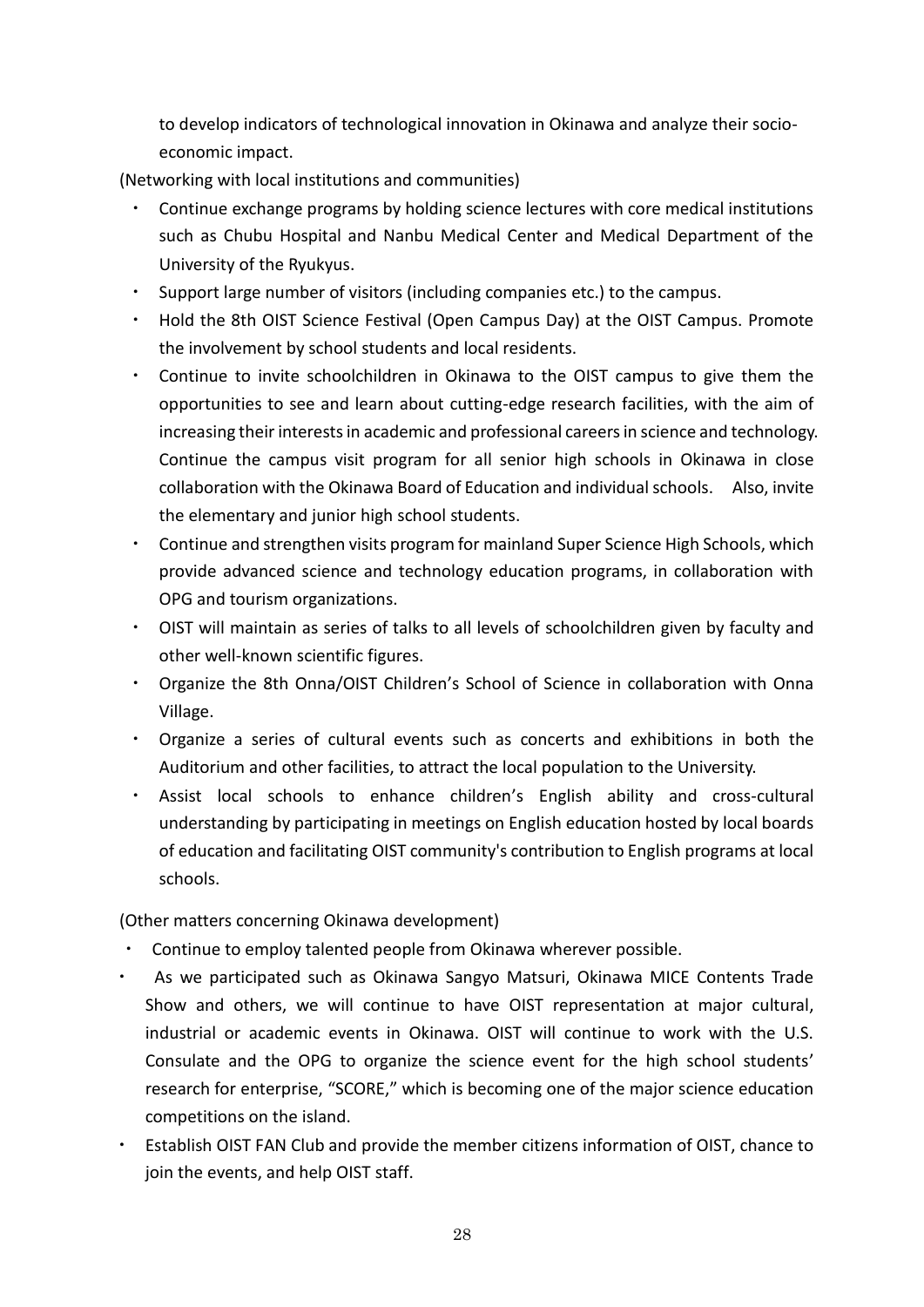- ・ Continue internship program with Univ. of the Ryukyus and other universities in Okinawa, and provide the chance to work at CPR, OIST and promote the exchange with OIST students.
- ・ Continue the science classes in remote islands of Okinawa with the help of OIST young researchers and students.
- ・ Increase the number of externally organized international conferences and workshops at the OIST venue in collaboration with OPG and the Okinawa Convention and Visitors Bureau.

# **Metrics:**

- ・ Number of official contacts with companies, with the view of future collaborations.
- ・ Number of collaborative projects with companies (collaboration agreements, joint research projects, commercialization of intellectual property, etc.).
- ・ OIST intellectual property (number of invention disclosures, patents filed and awarded, etc.).
- ・ Number of symposiums, meetings, workshops organized or hosted by OIST around topics related to innovation, technology development and R&D cluster development.
- ・ Number of participants in events, courses, symposia, meetings, workshops, and seminars on topics related to innovation, technology development, and R&D cluster development
- ・ Number of technology development research projects supported (Proof-of-Concept, R&D Cluster Research, etc.)
- ・ Number of visits and visitors (including visitors on the Open Campus Day)
- ・ Number of local students who visited the campus
- ・ Number of lectures and talks for local students
- ・ Number of employees from Okinawa (researchers and staff)
- ・ Number of externally organized international conferences and workshops and number of the participants at the OIST venue.

# **Chapter 5 University Campus and Community Development; Safety and Environment Protection**

# **5.1 Campus Development**

# **Goal:**

OIST Graduate University will continue to develop the campus as planned.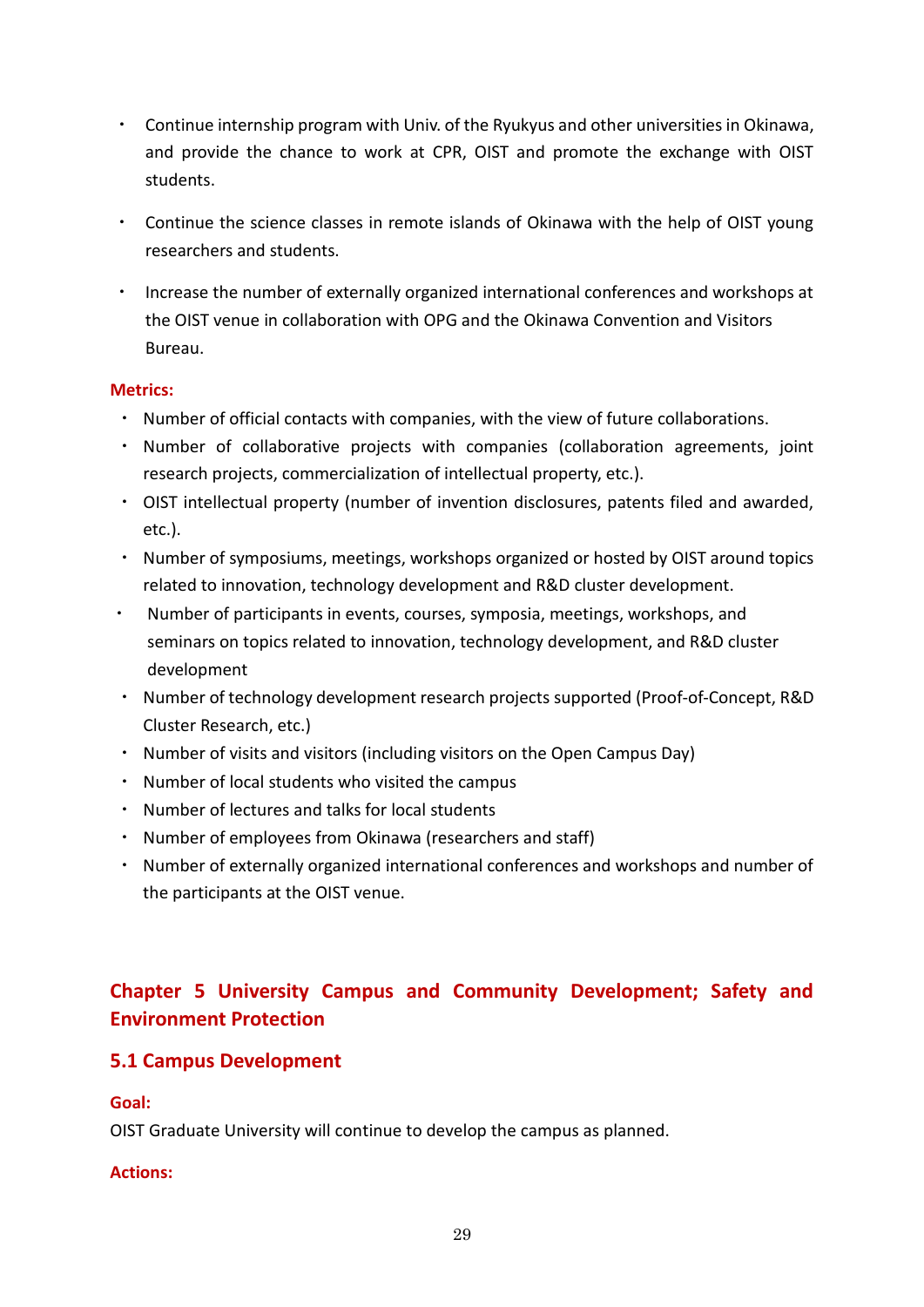- ・ Continue study and updating of 2014 Master Plan based on phased expansion of OIST.
- ・ Commence feasibility study and programming of future lab buildings.
- ・ Continue the construction of Lab 4.
- Continue feasibility study and cost analysis of infrastructure and civil work for future oncampus housing and R&D Zone.
- Continue planning and concept studies of future on-campus housing.
- Investigate and finalize budgeting plans for future on-campus housing.
- ・ Continue planning, concept design, and cost studies for development of R&D Zone including the research incubator facilities.
- ・ Operate and maintain the completed campus buildings, facilities.
- Based on the Act for Promoting Proper Tendering and Contracting for Public Works (Act No. 127 of 2000), continue to promote disclose of pre- and post- tendering and contract information such as tendering schedule and result, etc. to ensure transparency.

# **5.2 University Community and Education/Childcare Services**

### **Goal:**

Continue to facilitate the development of the University community that includes staff, students, and their families, which is an important factor for the success of the University operation. OIST Graduate University will continue to enhance the education and childcare environment available to OIST employees through the Resource Center and the Child Development Center (CDC).

The University will also discuss and plan new housing on/off campus for increasing number of staff, students, and their families.

# **Actions:**

(Developing the University Community)

- ・ Continue to take measures to enhance wellbeing of the OIST community including staff and their families, such as by programs through the Resource Center and Ganjuu Wellbeing Service, by enhancing the internal communication site, and by providing increased information regarding the life in Okinawa, The University will continue its strong support for such initiatives and the events.
- ・ As the university grows the number of clubs and activities grow. Stronger oversight is need to ensure that there are no contraventions of university rules and regulations. In 2017 oversight of club activities will be transferred to the Resource Center.
- ・ The Registration Desk will continue to provide coming in-boarding services for visiting researchers and invited guests by registering and integrating them into the database. This function is now run by the Resource Center, which brings additional administrative and web-based strength.
- ・ The Task Force on Future Housing will discuss and plan new housing on/off campus.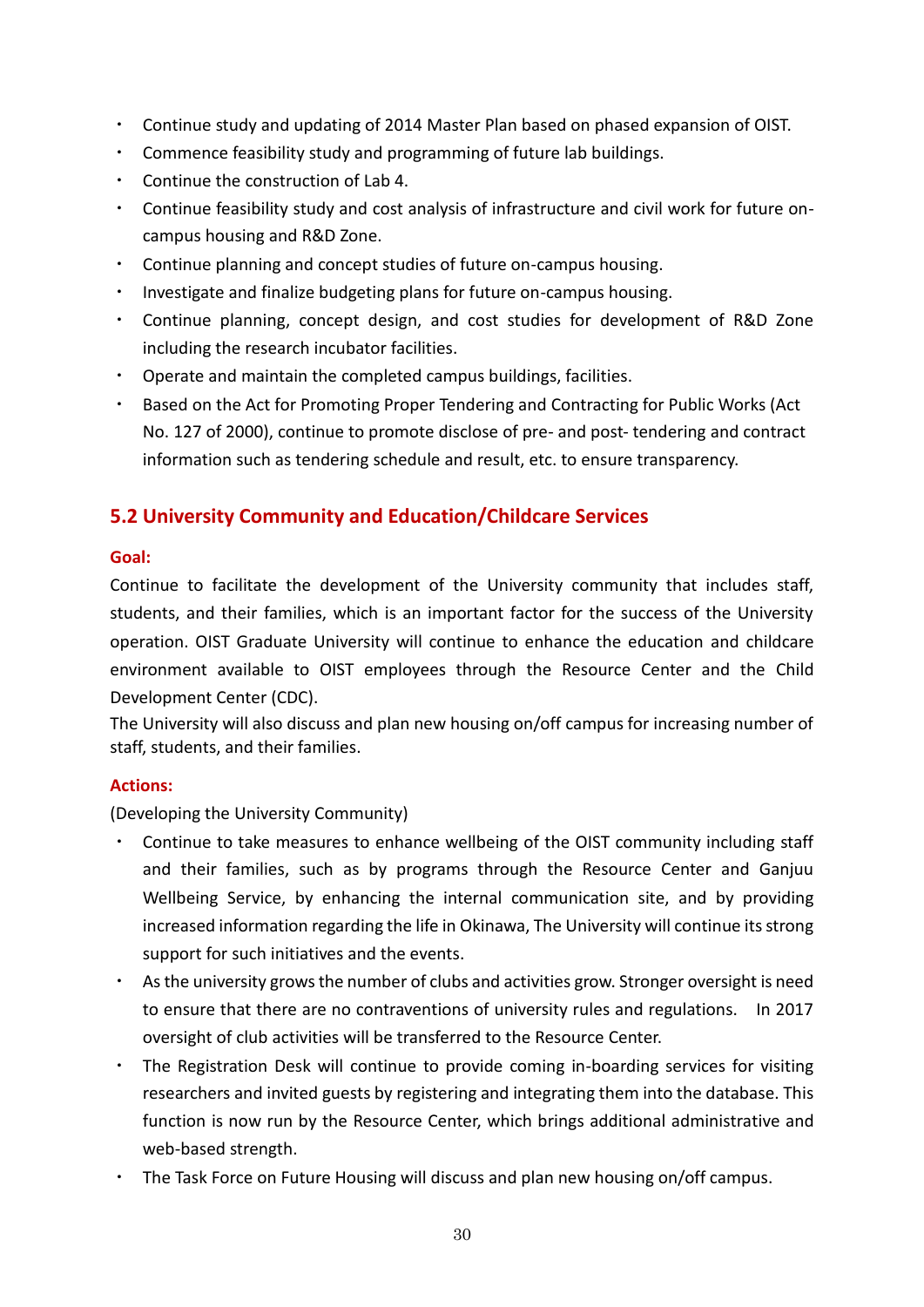(Education and Childcare Services for OIST Family)

- ・ Continue to provide high quality and fully bilingual Preschool and Afterschool/Holiday program for OIST families with appropriate user fees through the CDC and Afterschool classroom. The CDC Governing Board will continue to meet quarterly with separate meetings of the CDC Finance Committee, which will keep a strict eye on the budget of the school. Enrollment in these programs is anticipated to continue its steady growth. Complete the construction project that is expanding the size of the CDC and incorporating the Afterschool program into the same physical complex.
- ・ Continue the efforts to improve the educational environment for children of employees and students by increasing the opportunities of taking classes in English, in collaboration with OPG, Onna-son and other surrounding communities.
- ・ It offers a very valid educational opportunity to OIST staff members' children such as the international program at the Onna Elementary School.
- In FY2017 OIST will maintain the number of language courses given to staff and family members. There is a very strong demand for language training and the ability to communicate in English and Japanese is a foundation of the success of the University. (Repeated. See 2.4)

(Student Support)

- Establish student support services and general welfare activities to promote a positive social and psychological environment for students. (See 1.1)
- ・ Continue efforts in improvement of opportunities for sport, recreation, and social activities for the students and other members of OIST community.

# **5.3 Safety and Environment Protection**

# **Goal:**

OIST Graduate University will take necessary measures to control risks, prevent disasters and protect the safety of employees, students and visitors.

# **Actions:**

- Continue risk management planning.
- ・ Continue safety training for employees and students.
- ・ Enhance the sustainability of the campus under natural disasters in collaboration with Onna-son, and offer the campus to local residents for evacuation under disasters.

# **Goal:**

OIST Graduate University will conduct its business in an environmentally friendly manner.

# **Actions:**

・ Continue promoting use of recyclable products.